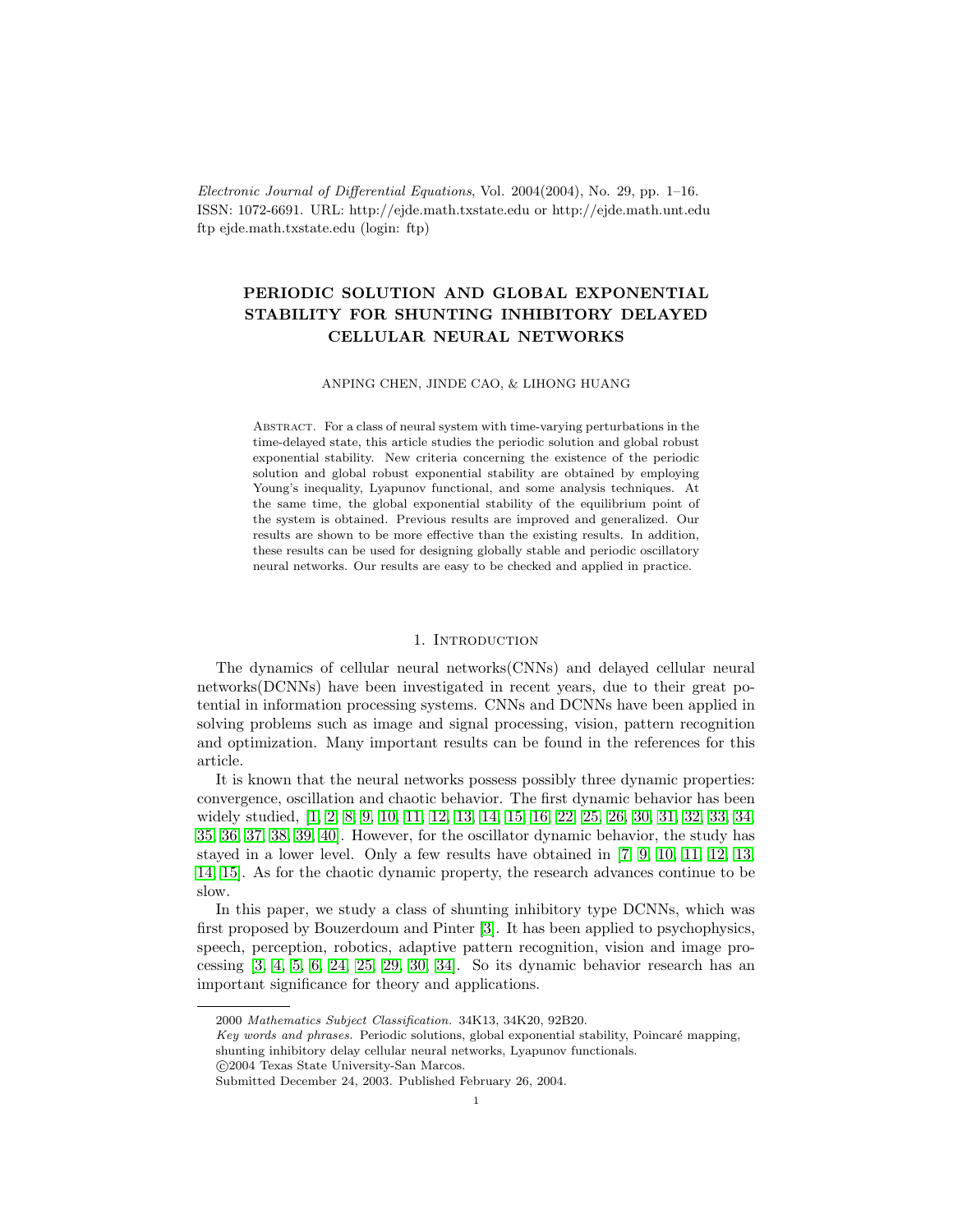We consider a two-dimensional grid of processing cells. Let  $C_{ij}$  denote the cell at the  $(i, j)$  position of the lattice, and let r-neighborhood  $N_r(i, j)$  of  $C_{ij}$  be

$$
N_r(i,j) = \{C_{kl} | \max |k - i|, |l - j| \le r, 1 \le k \le m; 1 \le l \le n\}.
$$

In SICNNs, neighboring cells exert mutual inhibitory interaction of the shunting type. The dynamics of a cell  $C_{ij}$  are described by the following nonlinear ordinary differential equation [\[6\]](#page-13-15),

$$
\frac{dx_{ij}}{dt} = -a_{ij}x_{ij}(t) - \sum_{C_{kl} \in N_r(i,j)} c_{ij}^{kl} f(x_{kl}(t))x_{ij} + L_{ij}(t).
$$

In the system above,  $x_{ij}$  is the activity of the cell  $C_{ij}$ ,  $L_{ij}$  is the external input to  $C_{ij}$ , the constant  $a_{ij} > 0$  represents a passive delay rate of the cell activity,  $c_{ij}^{kl} \geq 0$  is the connection or coupling strength of postsynaptic activity of the cell transmitted to the cell  $C_{ij}$ , and the activation function  $f(x_{kl})$  is a positive continuous function, representing the output or firing rate of the cell  $C_{kl}$ . When  $L_{ij}$  is a constant, the power and stability of the system have been researched in [\[3,](#page-13-12) [4,](#page-13-13) [5,](#page-13-14) [6,](#page-13-15) [24,](#page-14-14) [25,](#page-14-1) [29,](#page-14-15) [30,](#page-14-3) [34\]](#page-14-7). In [\[13,](#page-13-7) [40\]](#page-14-13), we have studied the existence and global stability of almost periodic solution for the system above with delays. However, to best our knowledge, the periodic solution and global exponential stability are seldom discussed for the model. In this paper, we introduce the delays into the system, and consider the periodic solution and exponential stability of the SIDCNNs

$$
\frac{dx_{ij}}{dt} = -a_{ij}x_{ij}(t) - \sum_{C_{kl} \in N_r(i,j)} c_{ij}^{kl} f_{kl}(x_{kl}(t - \tau_{kl}))x_{ij} + L_{ij}(t), \tag{1.1}
$$

where  $a_{ij} > 0$ ,  $c_{ij}^{kl} \geq 0$ . Here  $L_{ij}(t)$  is a continuous periodic functions with period  $\omega$ ; i.e.,  $\overline{L}_{ij}(t+\omega) = L_{ij}(t), \forall t \in \mathbb{R}$ .

We assume that the nonlinear system  $(1.1)$  satisfies the initial conditions

<span id="page-1-0"></span>
$$
x_{ij}(s) = \varphi_{ij}(s), \quad s \in [-\tau, 0], \tag{1.2}
$$

where  $\tau = \max_{(i,j)} {\{\tau_{ij}\}}, \varphi = (\varphi_{11}, \ldots, \varphi_{ij}, \ldots, \varphi_{mn})^T \in C([-\tau, 0], \mathbb{R}^{m \times n})$ . The solution of system  $(1.1)$  through  $(0, \varphi)$  is denoted by

$$
x(t,\varphi)=(x_{11}(t,\varphi),\ldots,x_{ij}(t,\varphi),\ldots,x_{mn}(t,\varphi))^T.
$$

Define  $x_t(\varphi) = x(t+\theta, \varphi), \theta \in [-\tau, 0], t \ge 0$ . Then  $x_t(\varphi)$  is in  $C = C([-\tau, 0], \mathbb{R}^{m \times n})$ the Banach space of continuous functions which map  $[-\tau, 0]$  into  $\mathbb{R}^{m \times n}$  with topology of uniformly converge. The norm is defined as

$$
||x_t||_p = \sup_{-\tau \leq \theta \leq 0} \left( \sum_{(i,j)} |x_{ij}(t + \theta)|^p \right)^{1/p},
$$

in which  $p \geq 1$ . When  $p = +\infty$ , the  $\infty$ -norm is

$$
||x_t||_{\infty} = \sup_{-\tau \leq \theta \leq 0} \max_{(i,j)} [|x_{t_{(i,j)}}(t + \theta)|].
$$

We assume that the following conditions are satisfied:

(H1) The functions  $f_{ij}(x)$   $(i = 1, 2, \ldots, m; j = 1, 2, \ldots, n)$  are positive on R.

(H2) There is a constant  $\mu_{ij} > 0$  such that

$$
|f_{ij}(x) - f_{ij}(y)| \le \mu_{ij}|x - y|, \text{ for any } x, y \in \mathbb{R}.
$$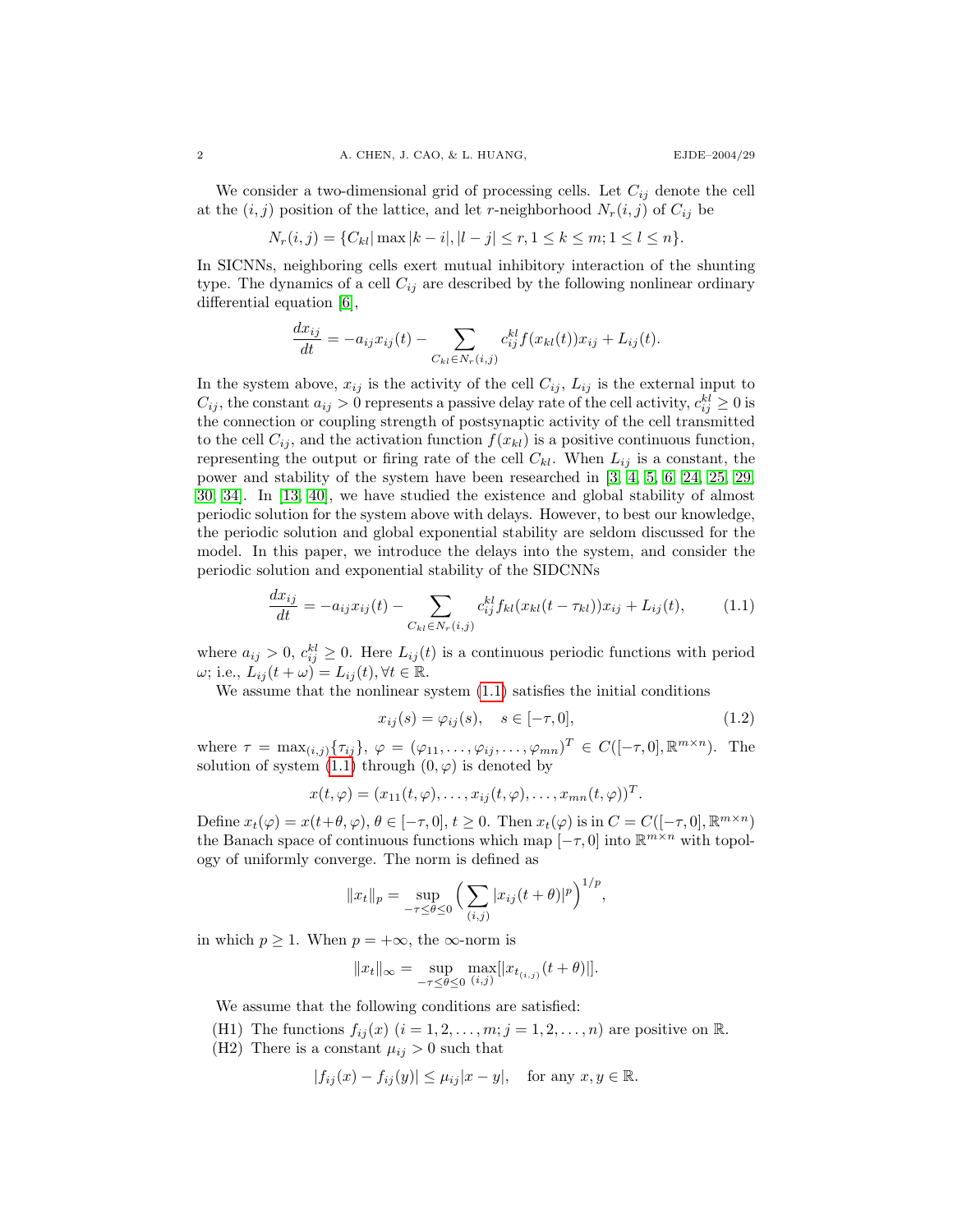For convenience, we set

$$
M_f = \max_{(i,j)} \sup_{x \in \mathbb{R}} \{ f_{ij}(x) \}, \quad p_{ij} = M_f \sum_{C_{kl} \in N_r(i,j)} c_{ij}^{kl},
$$
  

$$
L_{ij} = \max_{t \in \mathbb{R}} |L_{ij}(t)|, \quad q_{ij} = \begin{cases} |\varphi_{ij}(0)|, & \text{if } |\varphi_{ij}(0)| \ge \frac{L_{ij}}{a_{ij}}, \\ \frac{L_{ij}}{a_{ij}}, & \text{if } |\varphi_{ij}(0)| < \frac{L_{ij}}{a_{ij}}. \end{cases}
$$

When  $a_{ij} \geq p_{ij}$ , we define

$$
N_{ij} = \begin{cases} \frac{a_{ij}q_{ij}}{a_{ij} - p_{ij}}, & \text{if } a_{ij} > p_{ij}, \\ q_{ij}, & \text{if } a_{ij} = p_{ij}. \end{cases}
$$

The main results of this article are stated in the next theorems. To this end introduce the following assumptions

(H3) For 
$$
i = 1, 2, ..., m; j = 1, 2, ..., n
$$
,  
\n
$$
-pa_{ij} + pM_f \sum_{C_{kl} \in N_r(i,j)} c_{ij}^{kl} + (p-1) \sum_{C_{kl} \in N_r(i,j)} c_{ij}^{kl} \mu_{kl} N_{ij}
$$
\n
$$
+ \sum_{(i,j)} \sum_{C_{kl} \in N_r(i,j)} c_{ij}^{kl} \mu_{kl} N_{ij} > 0.
$$

<span id="page-2-0"></span>**Theorem 1.1.** Assume that the hypotheses  $(H1-(H3))$  are satisfied. Then system  $(1.1)$  has a unique  $\omega$ -periodic solution and all other solution converge globally exponentially to this solution in the p-norm as  $t \to +\infty$ , where  $p \geq 1$ .

(H4) For 
$$
i = 1, 2, ..., m; j = 1, 2, ..., n
$$
,  
\n
$$
-a_{ij} + M_f \sum_{C_{kl} \in N_r(i,j)} c_{ij}^{kl} + \sum_{(i,j)} \sum_{C_{kl} \in N_r(i,j)} c_{ij}^{kl} \mu_{kl} N_{ij} < 0.
$$

<span id="page-2-2"></span>**Corollary 1.2.** Assume that the hypotheses  $(H1)$ ,  $(H2)$ ,  $(H4)$  are satisfied. Then system  $(1.1)$  has a unique  $\omega$ -periodic solution and all other solutions converge globally exponentially to this solution in the 1-norm as  $t \rightarrow +\infty$ .

**Corollary 1.3.** Assume that (H1)-(H3) are satisfied, and  $L_{ij}(t) = L_{ij}$  is constant. Then system  $(1.1)$  has a unique equilibrium  $x^*$  and all other solution converge globally exponentially to the equilibrium in the p-norm as  $t \to +\infty$ .

(H5) For 
$$
i = 1, 2, ..., m; j = 1, 2, ..., n
$$
,  
\n
$$
-a_{ij} + M_f \sum_{C_{kl} \in N_r(i,j)} c_{ij}^{kl} + \sum_{C_{kl} \in N_r(i,j)} c_{ij}^{kl} \mu_{kl} N_{ij} < 0,
$$

<span id="page-2-1"></span>**Theorem 1.4.** Assume (H1), (H2), (H5) are satisfied. Then system  $(1.1)$  has a unique  $\omega$ -periodic solution and all other solution converge globally exponentially to this solution on the  $\infty$ -norm as  $t \to +\infty$ .

**Corollary 1.5.** Assume that (H1), (H2), (H5) are satisfied, and  $L_{ij}(t) = L_{ij}$  is  $constant.$  Then system  $(1.1)$  has a unique equilibrium  $x^*$  and all other solution converge globally exponentially to the equilibrium in the  $\infty$ -norm as  $t \to +\infty$ .

The organization of this paper is as follows. In section 2, we give some definitions and lemmas. In section 3, we state the proofs of the Theorem [1.1](#page-2-0) and Theorem [1.4.](#page-2-1) In section 4, we shall show an example to illustrate our main results. In section 5, we give some conclusion of the main results.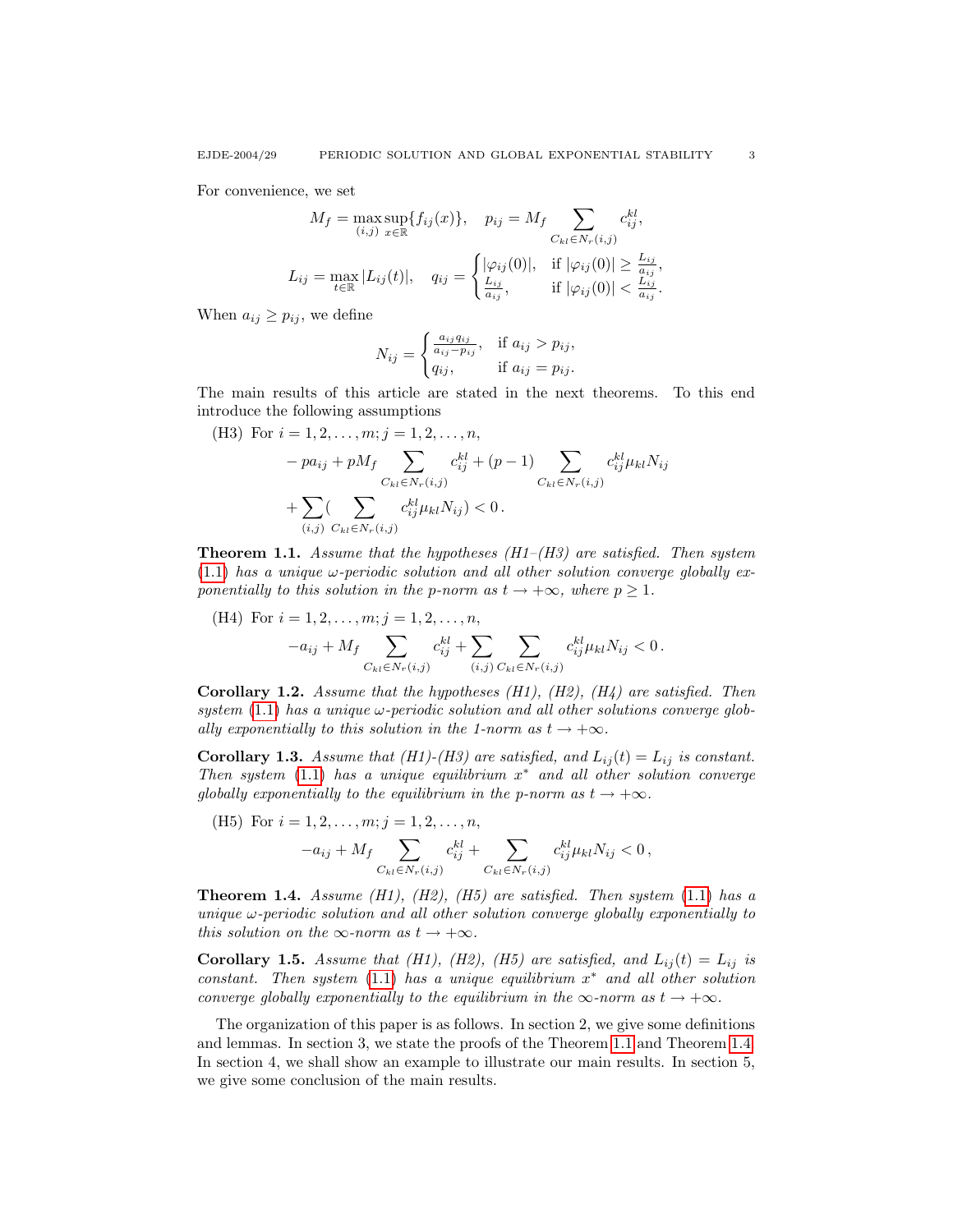### 2. Some definitions and lemmas

In this section, we give some definitions and lemmas. Let  $C = C([- \tau, 0], \mathbb{R}^{m \times n})$ be the Banach space of continuous functions which map  $[-\tau, 0]$  into  $\mathbb{R}^{m \times n}$  with the topology of uniform converge. Let

$$
x^*(t) = (x_{11}^*(t), \dots, x_{ij}^*(t), \dots, x_{mn}^*(t))^T
$$

is the periodic solution of system [\(1.1\)](#page-1-0) with the initial conditions  $\psi^*$  and  $x(t)$  $(x_{11}(t), \ldots, x_{ij}(t), \ldots, x_{mn}(t))^T$  be the solution of system  $(1.1)$  with the initial conditions  $\varphi$ . We denote

$$
\|\varphi - \psi^*\|_p^p = \sup_{-\tau \le \theta \le 0} \Big[ \sum_{i=1}^n |\varphi_{ij}(\theta) - \psi_{ij}^*|^p \Big], \quad p \ge 1.
$$
  

$$
\|\varphi - \psi^*\|_{\infty} = \sup_{-\tau \le \theta \le 0} \max_{(i,j)} \Big[ |\varphi_{(i,j)}(\theta) - \psi_{(i,j)}^*(\theta)| \Big].
$$

**Definition.** The periodic solution  $x^*(t)$  of system [\(1.1\)](#page-1-0) is said to be globally exponentially stable in the p-norm, if there exists a constant  $\varepsilon > 0$  and  $k \ge 1$  such that for all  $t > 0$ ,

$$
\sum_{(i,j)} |x_{ij}(t) - x_{ij}^*(t)|^p \le k \|\varphi - \psi^*\|_p^p e^{-\varepsilon t}.
$$

**Definition.** The periodic solution  $x^*(t)$  of system [\(1.1\)](#page-1-0) is said to be globally exponentially stable in  $\infty$ -norm, if there exists a constant  $\varepsilon > 0$  and  $k \ge 1$  such that for all  $t > 0$ ,

$$
\max_{(i,j)} |x_{ij}(t) - x_{ij}^*(t)| \le k \|\varphi - \psi^*\|_{\infty} e^{-\varepsilon t},
$$

**Definition.** Let  $F(t): \mathbb{R} \to \mathbb{R}$  be a continuous function, then the upper right Dini derivate is defined as

$$
D^{+}F(t) = \limsup_{h \to 0^{+}} \frac{1}{h}(F(t+h) - F(t)).
$$

**Lemma 2.1** ([13]). Suppose that  $f_{ij}$  is a positive continuous function on  $\mathbb{R}$ ,  $L_{ij}(t)$ is a bounded continuous function and  $a_{ij} \geq p_{ij}$ . Then the solution  $x_{ij}(t)$  of system [\(1.1\)](#page-1-0) is bounded on  $\mathbb{R}^+$ , and  $|x_{ij}(t)| \leq N_{ij}$ , where

$$
p_{ij} = M_f \sum_{C_{kl} \in N_r(i,j)} c_{ij}^{kl},
$$

$$
N_{ij} = \begin{cases} \frac{a_{ij}q_{ij}}{a_{ij} - p_{ij}}, & \text{if } a_{ij} > p_{ij}, \\ q_{ij}, & \text{if } a_{ij} = p_{ij}. \end{cases}
$$

$$
q_{ij} = \begin{cases} |\varphi_{ij}(0)|, & \text{if } |\varphi_{ij}(0)| \ge \frac{L_{ij}}{a_{ij}}, \\ \frac{L_{ij}}{a_{ij}}, & \text{if } |\varphi_{ij}(0)| < \frac{L_{ij}}{a_{ij}}. \end{cases}
$$

$$
M_f = \max_{(i,j)} \sup_{x \in \mathbb{R}} \{ f_{ij}(x) \}, \quad L_{ij} = \sup_{t \in \mathbb{R}} \{ |L_{ij}(t)| \}.
$$

The proof of this lemma follows from a minor modification of the proof in [\[13,](#page-13-7) Lemma 2].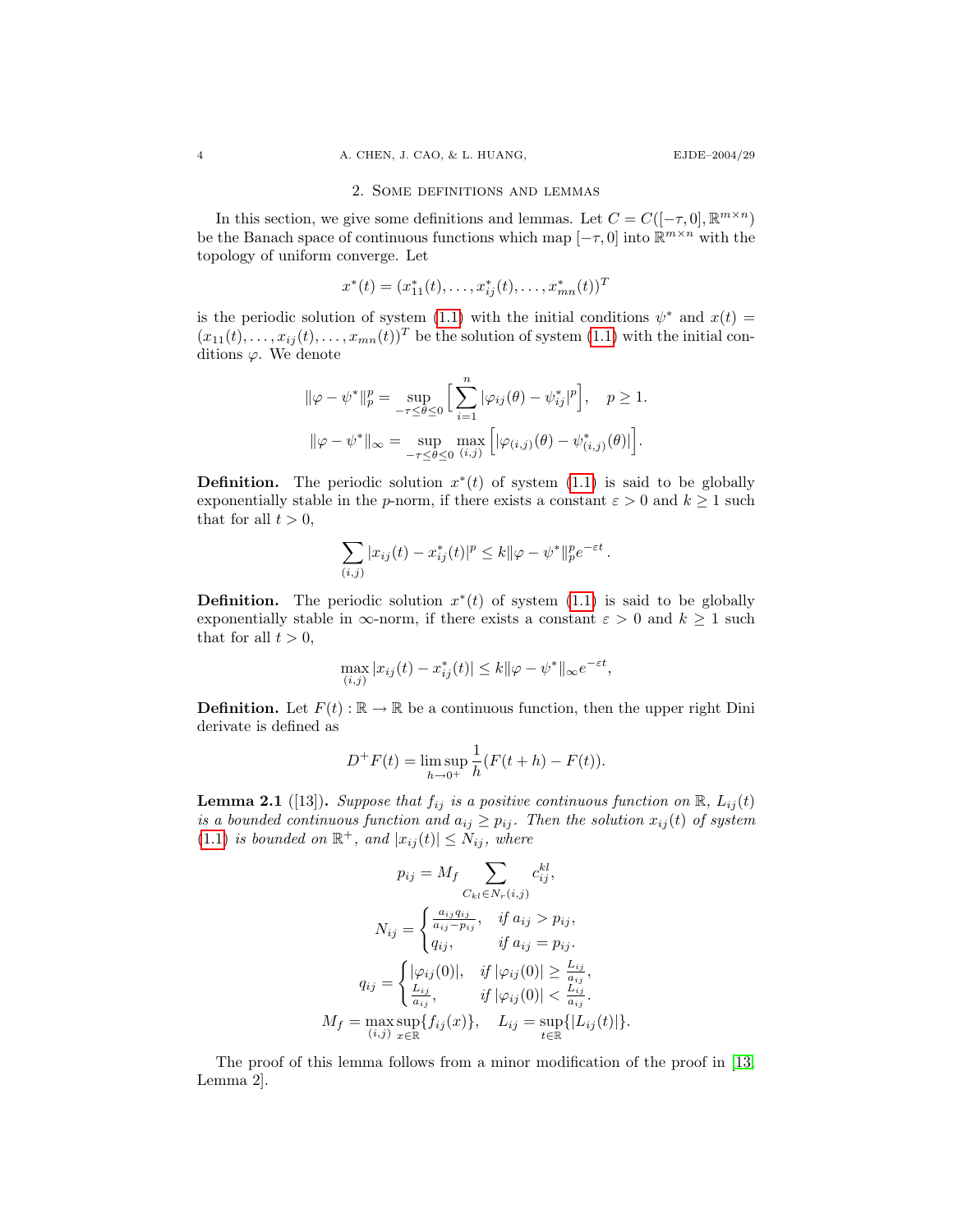## <span id="page-4-0"></span>3. Proofs of the main results

The proof of Theorem [1.1.](#page-2-0) (1) Case  $p > 1$ : For any  $\varphi, \psi \in C$ , let  $x(t, \varphi)$  and  $x(t, \psi)$  represent the solution of system [\(1.1\)](#page-1-0) through  $(0, \varphi)$  and  $(0, \psi)$  respectively. It follows from system [\(1.1\)](#page-1-0) that

$$
\frac{d}{dt} (x_{ij}(t,\varphi) - x_{ij}(t,\psi)) = -a_{ij}(x_{ij}(t,\varphi) - x_{ij}(t,\psi))
$$
\n
$$
- \sum_{C_{kl} \in N_r(i,j)} c_{ij}^{kl} [f_{kl}(x_{kl}(t - \tau_{kl}, \varphi))x_{ij}(t,\varphi) \qquad (3.1)
$$
\n
$$
- f_{kl}(x_{kl}(t - \tau_{kl}, \psi))x_{ij}(t,\psi)],
$$

for all  $t \geq 0, i = 1, 2, \ldots, m; j = 1, 2, \ldots, n$ . From (H3), there exists a small  $\varepsilon > 0$ such that

$$
\varepsilon - pa_{ij} + pM_f \sum_{C_{kl} \in N_r(i,j)} c_{ij}^{kl} + (p-1) \sum_{C_{kl} \in N_r(i,j)} c_{ij}^{kl} \mu_{kl} N_{ij} + e^{\varepsilon \tau} \sum_{(i,j)} \sum_{C_{kl} \in N_r(i,j)} c_{ij}^{kl} \mu_{kl} N_{ij} < 0.
$$

Now, we consider the Lyapunov functional

$$
V(t) = V_1(t) + V_2(t)
$$
  
=  $\sum_{(i,j)} |x_{ij}(t, \varphi) - x_{ij}(t, \psi)|^p e^{\varepsilon t}$   
+  $\sum_{(i,j)} \sum_{C_{kl} \in N_r(i,j)} c_{ij}^{kl} \mu_{kl} N_{ij} \int_{t-\tau_{kl}}^t |x_{kl}(s, \varphi) - x_{kl}(s, \psi)|^p e^{\varepsilon (s+\tau_{kl})} ds,$  (3.2)

in which

$$
V_1(t) = \sum_{(i,j)} |x_{ij}(t, \varphi) - x_{ij}(t, \psi)|^p e^{\varepsilon t},
$$
  

$$
V_2(t) = \sum_{(i,j)} \sum_{C_{kl} \in N_r(i,j)} c_{ij}^{kl} \mu_{kl} N_{ij} \int_{t-\tau_{kl}}^t |x_{kl}(s, \varphi) - x_{kl}(s, \psi)|^p e^{\varepsilon (s+\tau_{kl})} ds.
$$

Calculating the upper right derivative  $D^+V_1$  of  $V_1$  along the solution of system  $(3.1)$ , we have

$$
D^{+}V_{1}|_{(3.1)}
$$
\n
$$
\leq \sum_{(i,j)} \{ \varepsilon e^{\varepsilon t} |x_{ij}(t,\varphi) - x_{ij}(t,\psi)|^{p} + p e^{\varepsilon t} |x_{ij}(t,\varphi) - x_{ij}(t,\psi)|^{p-1} \times D^{+} |x_{ij}(t,\varphi) - x_{ij}(t,\psi)| \}
$$
\n
$$
= \sum_{(i,j)} \{ \varepsilon e^{\varepsilon t} |x_{ij}(t,\varphi) - x_{ij}(t,\psi)|^{p} + p e^{\varepsilon t} |x_{ij}(t,\varphi) - x_{ij}(t,\psi)|^{p-1} \times \text{sign}(x_{ij}(t,\varphi) - x_{ij}(t,\psi)) \} - \sum_{(i,j)} c_{ij}^{kl} (f_{kl}(x_{kl}(t - \tau_{kl},\varphi)) x_{ij}(t,\varphi) - f_{kl}(x_{kl}(t - \tau_{kl},\psi)) x_{ij}(t,\psi)) \} ;
$$
\n
$$
c_{kl} \in N_{r}(i,j)
$$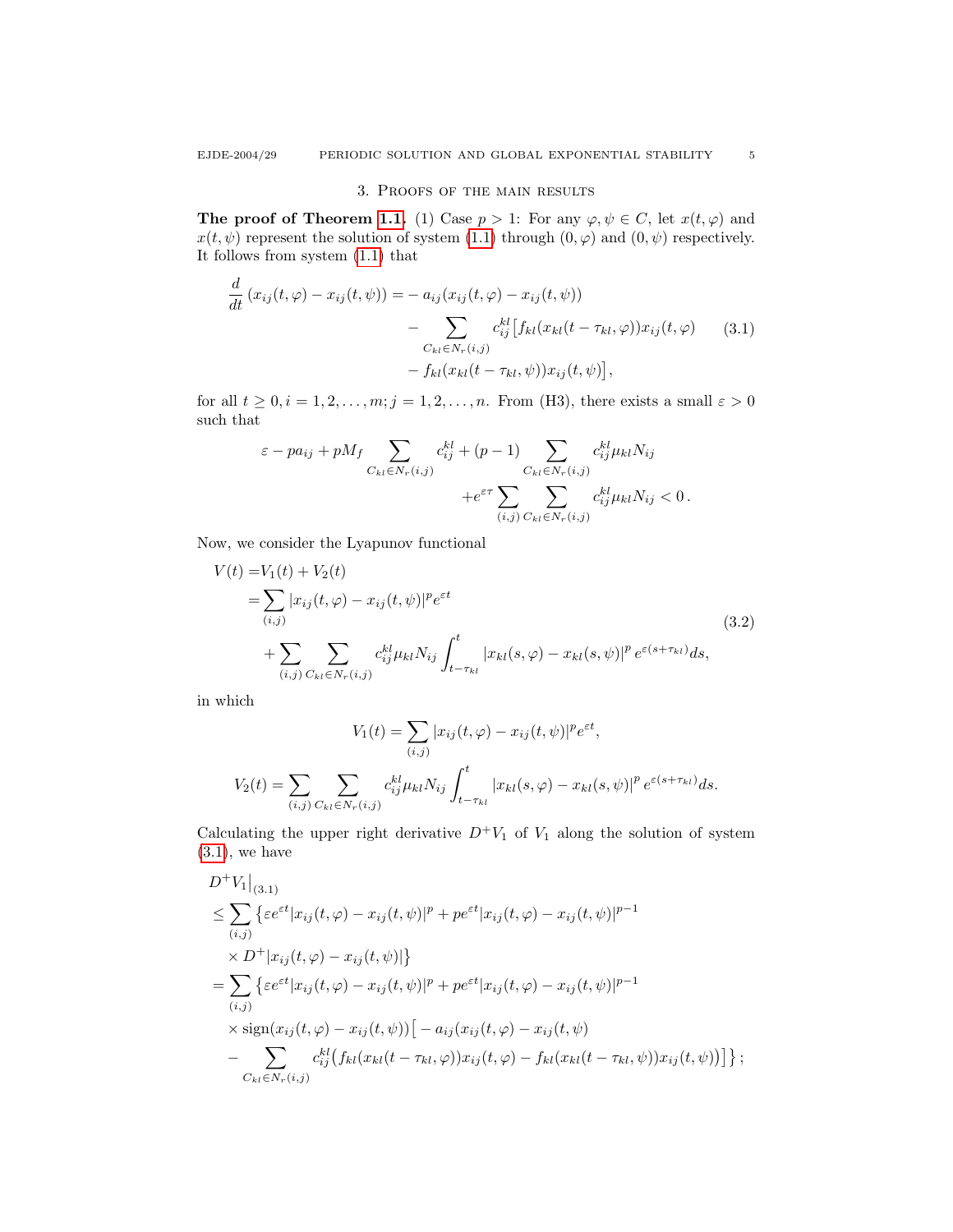i.e.,

$$
D^{+}V_{1}|_{(3.1)}\n\leq e^{\epsilon t}\sum_{(i,j)}\{(\epsilon - pa_{ij})|x_{ij}(t,\varphi) - x_{ij}(t,\psi)|^{p} + p|x_{ij}(t,\varphi) - x_{ij}(t,\psi)|^{p-1}\n\times \sum_{C_{kl}\in N_{r}(i,j)}c_{ij}^{kl}|[f_{kl}(x_{kl}(t - \tau_{kl},\varphi)) - f_{kl}(x_{kl}(t - \tau_{kl},\psi))]x_{ij}(t,\varphi)\n+ f_{kl}(x_{kl}(t - \tau_{kl},\psi)) (x_{ij}(t,\varphi) - x_{ij}(t,\psi))]\}\n\leq e^{\epsilon t}\sum_{(i,j)}(\epsilon - pa_{ij})|x_{ij}(t,\varphi) - x_{ij}(t,\psi)|^{p} + e^{\epsilon t}\sum_{(i,j)}\{p|x_{ij}(t,\varphi) - x_{ij}(t,\psi)|^{p-1}\n\times \sum_{C_{kl}\in N_{r}(i,j)}c_{ij}^{kl}[ \mu_{kl}|x_{kl}(t - \tau_{kl},\varphi) - x_{kl}(t - \tau_{kl},\psi)||x_{ij}(t,\varphi)|\n+ M_{f}|x_{ij}(t,\varphi) - x_{ij}(t,\psi)||\}\n= e^{\epsilon t}\sum_{(i,j)}\{\epsilon - pa_{ij} + pM_{f}\sum_{C_{kl}\in N_{r}(i,j)}c_{ij}^{kl}|x_{ij}(t,\varphi) - x_{ij}(t,\psi)|^{p}\n+ e^{\epsilon t}\sum_{(i,j)}\{p\sum_{C_{kl}\in N_{r}(i,j)}c_{ij}^{kl}\mu_{kl}N_{ij}|x_{kl}(t - \tau_{kl},\varphi) - x_{kl}(t - \tau_{kl},\psi)|\n\times |x_{ij}(t,\varphi) - x_{ij}(t,\psi)|^{p-1}\}.
$$

Using the inequality  $ab \leq \frac{1}{p}a^p + \frac{1}{q}b^q$ ,  $(\frac{1}{p} + \frac{1}{q} = 1, p > 1, a, b \geq 0)$  [\[37\]](#page-14-10). We obtain

<span id="page-5-0"></span>
$$
D^{+}V_{1}(t)|_{(3,1)}\n\leq e^{\varepsilon t}\sum_{(i,j)}\left(\varepsilon-pa_{ij}+pM_{f}\sum_{C_{kl}\in N_{r}(i,j)}c_{ij}^{kl}\right)|x_{ij}(t,\varphi)-x_{ij}(t,\psi)|^{p}\n+e^{\varepsilon t}\sum_{(i,j)}\left\{p\sum_{C_{kl}\in N_{r}(i,j)}c_{ij}^{kl}\mu_{kl}N_{ij}\left[\frac{1}{p}|x_{kl}(t-\tau_{kl},\varphi)-x_{kl}(t-\tau_{kl},\psi)|^{p}\n+\frac{p-1}{p}|x_{ij}(t,\varphi)-x_{ij}(t,\psi)|^{p}\right]\right\}\n= e^{\varepsilon t}\sum_{(i,j)}\left(\varepsilon-pa_{ij}+pM_{f}\sum_{C_{kl}\in N_{r}(i,j)}c_{ij}^{kl}\right)|x_{ij}(t,\varphi)-x_{ij}(t,\psi)|^{p}\n+e^{\varepsilon t}\sum_{(i,j)}\sum_{C_{kl}\in N_{r}(i,j)}c_{ij}^{kl}\mu_{kl}N_{ij}|x_{kl}(t-\tau_{kl},\varphi)-x_{kl}(t-\tau_{kl},\psi)|^{p}\n+e^{\varepsilon t}\sum_{(i,j)}(p-1)\sum_{C_{kl}\in N_{r}(i,j)}c_{ij}^{kl}\mu_{kl}N_{ij}|x_{ij}(t,\varphi)-x_{ij}(t,\psi)|^{p}\n= e^{\varepsilon t}\sum_{(i,j)}\left(\varepsilon-pa_{ij}+pM_{f}\sum_{C_{kl}\in N_{r}(i,j)}c_{ij}^{kl}+(p-1)\sum_{C_{kl}\in N_{r}(i,j)}c_{ij}^{kl}\mu_{kl}N_{ij}\right)\times|x_{ij}(t,\varphi)-x_{ij}(t,\psi)|^{p}\n+e^{\varepsilon t}\sum_{(i,j)}\sum_{C_{kl}\in N_{r}(i,j)}c_{ij}^{kl}\mu_{kl}N_{ij}|x_{kl}(t-\tau_{kl},\varphi)-x_{kl}(t-\tau_{kl},\psi)|^{p}.
$$
\n(3.3)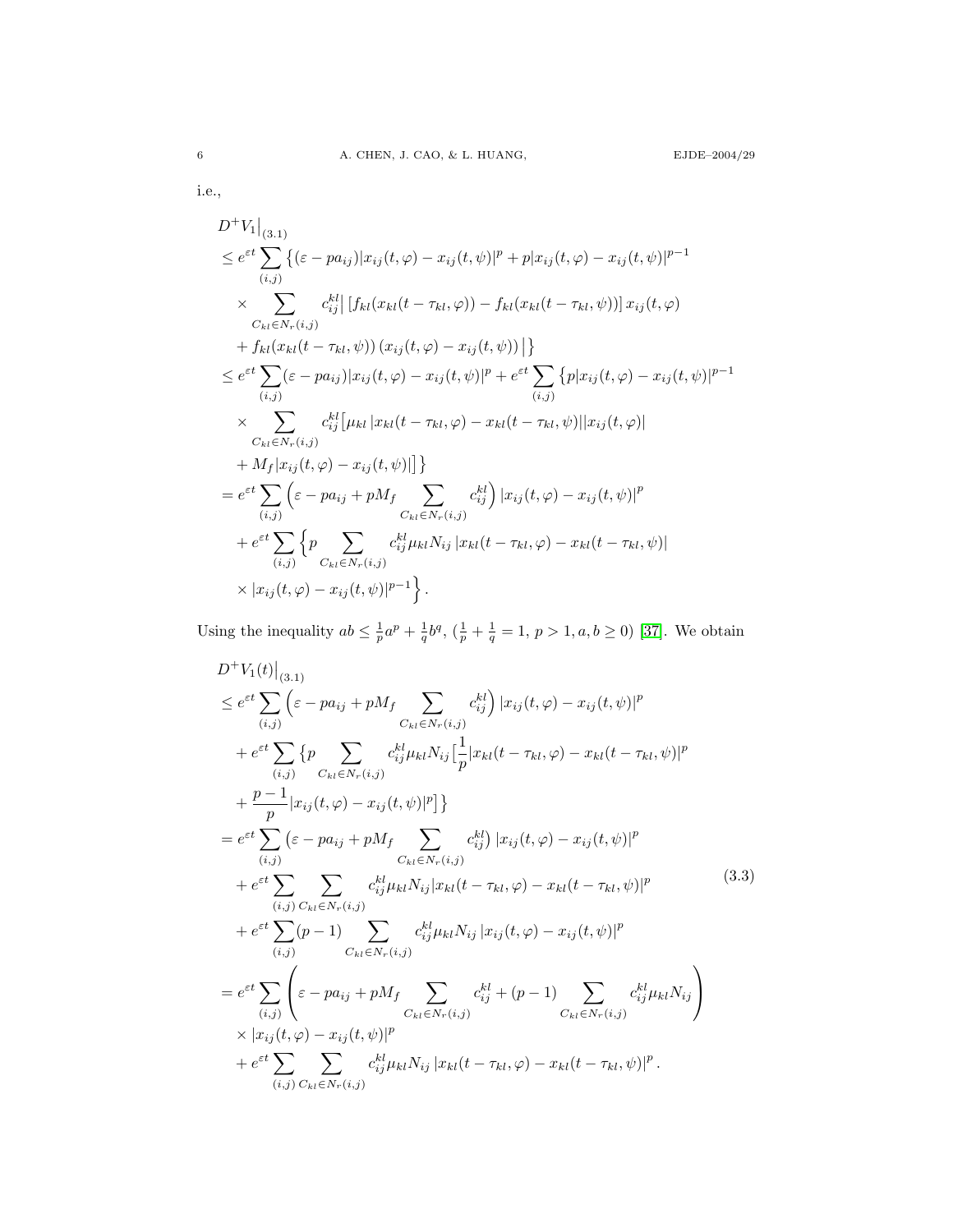Calculating the upper right Dini derivative  $D^+V_2$  of  $V_2$  along the solution of system  $(3.1)$ , we have

<span id="page-6-0"></span>
$$
D^{+}V_{2}\Big|_{(3,1)} = \sum_{(i,j)} \sum_{C_{kl} \in N_{r}(i,j)} c_{ij}^{kl} \mu_{kl} N_{ij} \Big[ |x_{kl}(t,\varphi) - x_{kl}(t,\psi)|^{p} e^{\varepsilon(t+\tau_{kl})} - |x_{kl}(t-\tau_{kl},\varphi) - x_{kl}(t-\tau_{kl},\psi)|^{p} e^{\varepsilon t} \Big] \leq e^{\varepsilon t} e^{\varepsilon \tau} \sum_{(i,j)} \sum_{C_{kl} \in N_{r}(i,j)} c_{ij}^{kl} \mu_{kl} N_{ij} |x_{kl}(t,\varphi) - x_{kl}(t,\psi)|^{p} - e^{\varepsilon t} \sum_{(i,j)} \sum_{C_{kl} \in N_{r}(i,j)} c_{ij}^{kl} \mu_{kl} N_{ij} |x_{kl}(t-\tau_{kl},\varphi) - x_{kl}(t-\tau_{kl},\psi)|^{p}.
$$
\n(3.4)

From  $(3.3)$  and  $(3.4)$ , we can obtain

$$
D^{+}V|_{(3,1)}\n\leq D^{+}V_{1}|_{(3,1)} + D^{+}V_{2}|_{(3,1)}\n\leq e^{\varepsilon t}\sum_{(i,j)}\left(\varepsilon - pa_{ij} + pM_{f}\sum_{C_{kl}\in N_{r}(i,j)}c_{ij}^{kl} + (p-1)\sum_{C_{kl}\in N_{r}(i,j)}c_{ij}^{kl}\mu_{kl}N_{ij}\right)\n\times |x_{ij}(t,\varphi) - x_{ij}(t,\psi)|^{p} + e^{\varepsilon t}e^{\varepsilon\tau}\sum_{(i,j)}\sum_{C_{kl}\in N_{r}(i,j)}c_{kl}^{kl}\mu_{kl}N_{ij}|x_{kl}(t,\varphi) - x_{kl}(t,\psi)|^{p}\n\leq e^{\varepsilon t}\sum_{(i,j)}\left(\varepsilon - pa_{ij} + pM_{f}\sum_{C_{kl}\in N_{r}(i,j)}c_{kl}^{kl} + (p-1)\sum_{C_{kl}\in N_{r}(i,j)}c_{ij}^{kl}\mu_{kl}N_{ij}\right)\n\times |x_{ij}(t,\varphi) - x_{ij}(t,\psi)|^{p}\n+ e^{\varepsilon t}\left(e^{\varepsilon\tau}\sum_{(i,j)}\sum_{C_{kl}\in N_{r}(i,j)}c_{ij}^{kl}\mu_{kl}N_{ij}\right)\sum_{(i,j)}|x_{ij}(t,\varphi) - x_{ij}(t,\psi)|^{p}\n= \sum_{(i,j)}\left(\varepsilon - pa_{ij} + pM_{f}\sum_{C_{kl}\in N_{r}(i,j)}c_{ij}^{kl} + (p-1)\sum_{C_{kl}\in N_{r}(i,j)}c_{kl}^{kl}\mu_{kl}N_{ij}\n+ e^{\varepsilon\tau}\sum_{(i,j)}\sum_{C_{kl}\in N_{r}(i,j)}c_{ij}^{kl}\mu_{kl}N_{ij}\right)|x_{ij}(t,\varphi) - x_{ij}(t,\psi)|^{p}\n
$$
< 0, \text{ for all } t \geq 0.
$$
$$

i.e.  $D^+V(t) \leq 0$ , Thus, we have

<span id="page-6-1"></span>
$$
V(t) \le V(0), \quad \text{for all } t \ge 0. \tag{3.5}
$$

where

$$
V(t) = \sum_{(i,j)} |x_{ij}(t,\varphi) - x_{ij}(t,\psi)|^p e^{\varepsilon t}
$$
  
+ 
$$
\sum_{(i,j)} \sum_{C_{kl} \in N_r(i,j)} c_{ij}^{kl} \mu_{kl} N_{ij} \int_{t-\tau_{kl}}^t |x_{kl}(s,\varphi) - x_{kl}(s,\psi)|^p e^{\varepsilon (s+\tau_{kl})} ds.
$$

Note that

$$
V(t) \ge e^{\varepsilon t} \sum_{(i,j)} |x_{ij}(t,\varphi) - x_{ij}(t,\psi)|^p, \quad \text{for all } t \ge 0.
$$
 (3.6)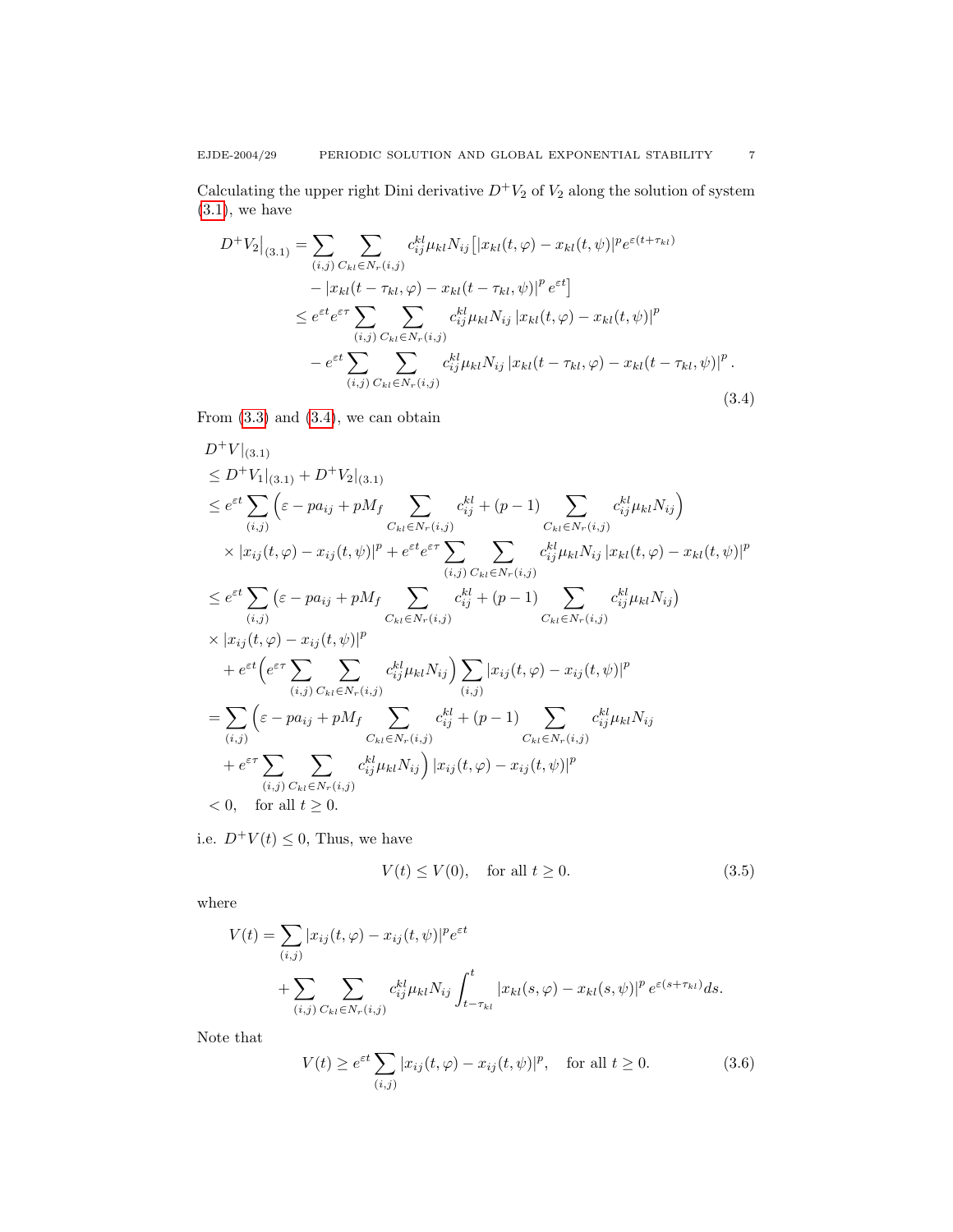# Again,

<span id="page-7-0"></span>
$$
V(0)
$$
  
\n
$$
= \sum_{(i,j)} |x_{ij}(0,\varphi) - x_{ij}(0,\psi)|^{p}
$$
  
\n
$$
+ \sum_{(i,j)} \sum_{C_{kl} \in N_{r}(i,j)} c_{ij}^{kl} \mu_{kl} N_{ij} \int_{-\tau_{kl}}^{0} |x_{kl}(s,\varphi) - x_{kl}(s,\psi)|^{p} e^{\varepsilon(s+\tau_{kl})} ds
$$
  
\n
$$
\leq ||\varphi - \psi||_{p}^{p} + \sum_{(i,j)} \sum_{C_{kl} \in N_{r}(i,j)} c_{ij}^{kl} \mu_{kl} N_{ij} \int_{-\tau}^{0} |x_{kl}(s,\varphi) - x_{kl}(s,\psi)|^{p} e^{\varepsilon(s+\tau)} ds
$$
  
\n
$$
\leq ||\varphi - \psi||_{p}^{p} + \sum_{(i,j)} \sum_{C_{kl} \in N_{r}(i,j)} c_{ij}^{kl} \mu_{kl} N_{ij} \int_{-\tau}^{0} \sum_{(i,j)} |x_{ij}(s,\varphi) - x_{ij}(s,\psi)|^{p} e^{\varepsilon(s+\tau)} ds
$$
  
\n
$$
\leq ||\varphi - \psi||_{p}^{p} + \tau e^{\varepsilon \tau} \sum_{(i,j)} \sum_{C_{kl} \in N_{r}(i,j)} c_{ij}^{kl} \mu_{kl} N_{ij} ||\varphi - \psi||_{p}^{p}
$$
  
\n
$$
= \left(1 + \tau e^{\varepsilon \tau} \sum_{(i,j)} \sum_{C_{kl} \in N_{r}(i,j)} c_{ij}^{kl} \mu_{kl} N_{ij} \right) ||\varphi - \psi||_{p}^{p}.
$$
  
\n(3.7)

Set

$$
k = 1 + \tau e^{\varepsilon \tau} \sum_{(i,j)} \sum_{C_{kl} \in N_r(i,j)} c_{ij}^{kl} \mu_{kl} N_{ij},
$$

then  $k > 1$ . Therefore, from  $(3.5)$ – $(3.7)$ , we have

$$
\sum_{(i,j)} |x_{ij}(t,\varphi) - x_{ij}(t,\psi)|^p \leq k e^{-\varepsilon t} ||\varphi - \psi||_p^p. \tag{3.8}
$$

In addition, from this inequality, we can easily obtain

$$
||x_t(\varphi) - x_t(\psi)||_p \le k^{\frac{1}{p}} e^{-\frac{\varepsilon}{p}(t-\tau)} ||\varphi - \psi||_p.
$$
 (3.9)

Now, we can choose a positive integer  $m$  such that

<span id="page-7-2"></span><span id="page-7-1"></span>
$$
k^{\frac{1}{p}}e^{-\frac{\varepsilon}{p}(m\omega-\tau)} \le \frac{1}{2}.\tag{3.10}
$$

Define a Poincaré map  $% \left( \mathcal{A}\right)$ 

$$
P: C([-\tau, 0], \mathbb{R}^{m \times n}) \to C([-\tau, 0], \mathbb{R}^{m \times n})
$$

by  $P\varphi = x_\omega(\varphi)$ , then we can derive from [\(3.9\)](#page-7-1) and [\(3.10\)](#page-7-2) that

$$
||P^m \varphi - P^m \psi||_p \le \frac{1}{2} ||\varphi - \psi||_p.
$$

Therefore,  $P^m$  is a contraction map. Then there exists a unique fixed point  $x^* \in$  $C([-\tau,0],\mathbb{R}^{m\times n})$  such that  $P^mx^* = x^*$ . Note that

$$
P^m(Px^*) = P(P^m x^*) = Px^*.
$$

This implies  $Px^* \in C([-\tau,0],\mathbb{R}^{m\times n})$  is also a fixed point of  $P^m$ . So,

$$
Px^* = x^*
$$
, i.e.  $x_\omega(x^*) = x^*$ .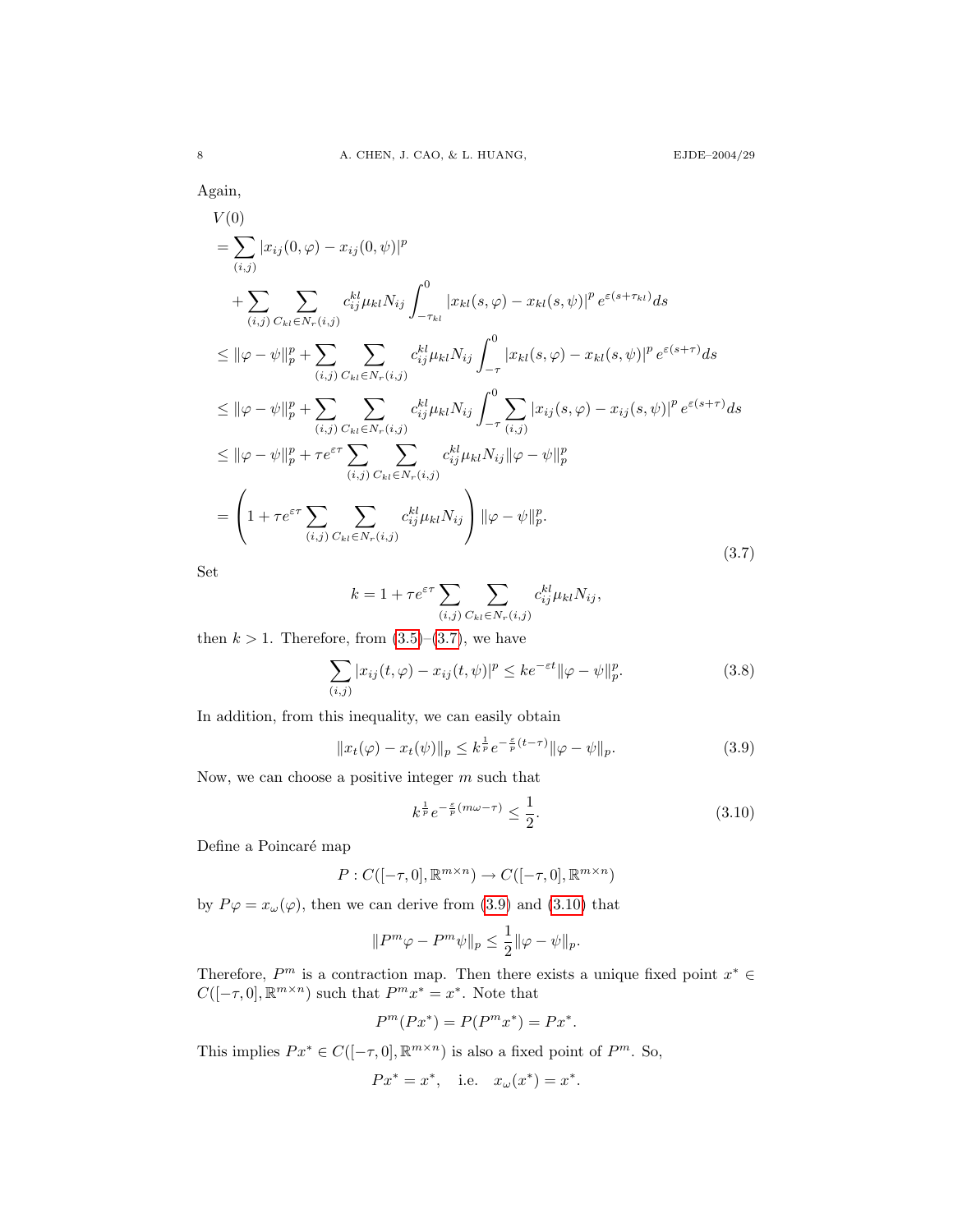Let  $x(t, x^*)$  be the solution of system [\(1.1\)](#page-1-0) through  $(0, x^*)$ , obviously,  $x(t + \omega, x^*)$ is also a solution of system [\(1.1\)](#page-1-0) and note that

$$
x_{t+\omega}(x^*) = x_t(x_{\omega}(x^*)) = x_t(x^*),
$$
 for all  $t \ge 0$ .

So,  $x(t + \omega, x^*) = x(t, x^*)$ , for all  $t \geq 0$ . This shows that  $x(t, x^*)$  is exactly one  $\omega$ -periodic solution of system [\(1.1\)](#page-1-0) and it is easy to see from (3.8) that all solutions of system [\(1.1\)](#page-1-0) converge globally exponentially to it on p-norm as  $t \to +\infty$ . The proof of the case  $p > 1$  is completed.

(2) Case  $p = 1$ : From (H4), there exists a small  $\varepsilon > 0$  such that

$$
\varepsilon - a_{ij} + M_f \sum_{C_{kl}\in N_r(i,j)} c_{ij}^{kl} + e^{\varepsilon\tau} \sum_{(i,j)} \sum_{C_{kl}\in N_r(i,j)} c_{ij}^{kl} \mu_{kl} N_{ij} < 0.
$$

we consider the Lyapunov functional

$$
V(t) = \sum_{(i,j)} |x_{ij}(t,\varphi) - x_{ij}(t,\psi)|e^{\varepsilon t}
$$
  
+ 
$$
\sum_{(i,j)} \sum_{C_{kl} \in N_r(i,j)} c_{ij}^{kl} \mu_{kl} N_{ij} \int_{t-\tau_{kl}}^t |x_{kl}(s,\varphi) - x_{kl}(s,\psi)| e^{\varepsilon (s+\tau_{kl})} ds,
$$

by making a minor modification for the proof of the case  $p > 1$  above, we can obtain the proof.

**Proof of the Theorem [1.4.](#page-2-1)** For any  $\varphi, \psi \in C$ , let  $x(t, \varphi)$  and  $x(t, \psi)$  represent the solutions of system [\(1.1\)](#page-1-0) through  $(0, \varphi)$  and  $(0, \psi)$  respectively. Let  $i_0 j_0 = i_0 j_0(t)$ is the down index such that

$$
\max_{(i,j)} |x_{ij}(t,\varphi) - x_{ij}(t,\psi))| = |x_{i_0j_0}(t,\varphi) - x_{i_0j_0}(t,\psi)|,
$$

From (H5), there exists a small  $\varepsilon > 0$  such that

$$
\varepsilon - a_{i_0 j_0} + M_f \sum_{C_{kl} \in N_r(i,j)} c_{i_0 j_0}^{kl} + e^{\varepsilon \tau} \sum_{C_{kl} \in N_r(i_0,j_0)} c_{i_0 j_0}^{kl} \mu_{kl} N_{i_0 j_0} < 0.
$$

Now, we construct the Lyapunov functional

$$
W(t) = W_1(t) + W_2(t)
$$
  
=  $|x_{i_0j_0}(t, \varphi) - x_{i_0j_0}(t, \psi)|e^{\varepsilon t}$   
+ 
$$
\sum_{C_{kl} \in N_r(i_0, j_0)} c_{i_0j_0}^{kl} \mu_{kl} N_{i_0j_0} \int_{t - \tau_{kl}}^t |x_{kl}(s, \varphi) - x_{kl}(s, \psi)| e^{\varepsilon (s + \tau_{kl})} ds,
$$
\n(3.11)

in which  $W_1(t) = |x_{i_0 j_0}(t, \varphi) - x_{i_0 j_0}(t, \psi)|e^{\varepsilon t}$  and

$$
W_2(t) = \sum_{C_{kl} \in N_r(i_0,j_0)} c_{i_0j_0}^{kl} \mu_{kl} N_{i_0j_0} \int_{t-\tau_{kl}}^t |x_{kl}(s,\varphi) - x_{kl}(s,\psi)| e^{\varepsilon (s+\tau_{kl})} ds.
$$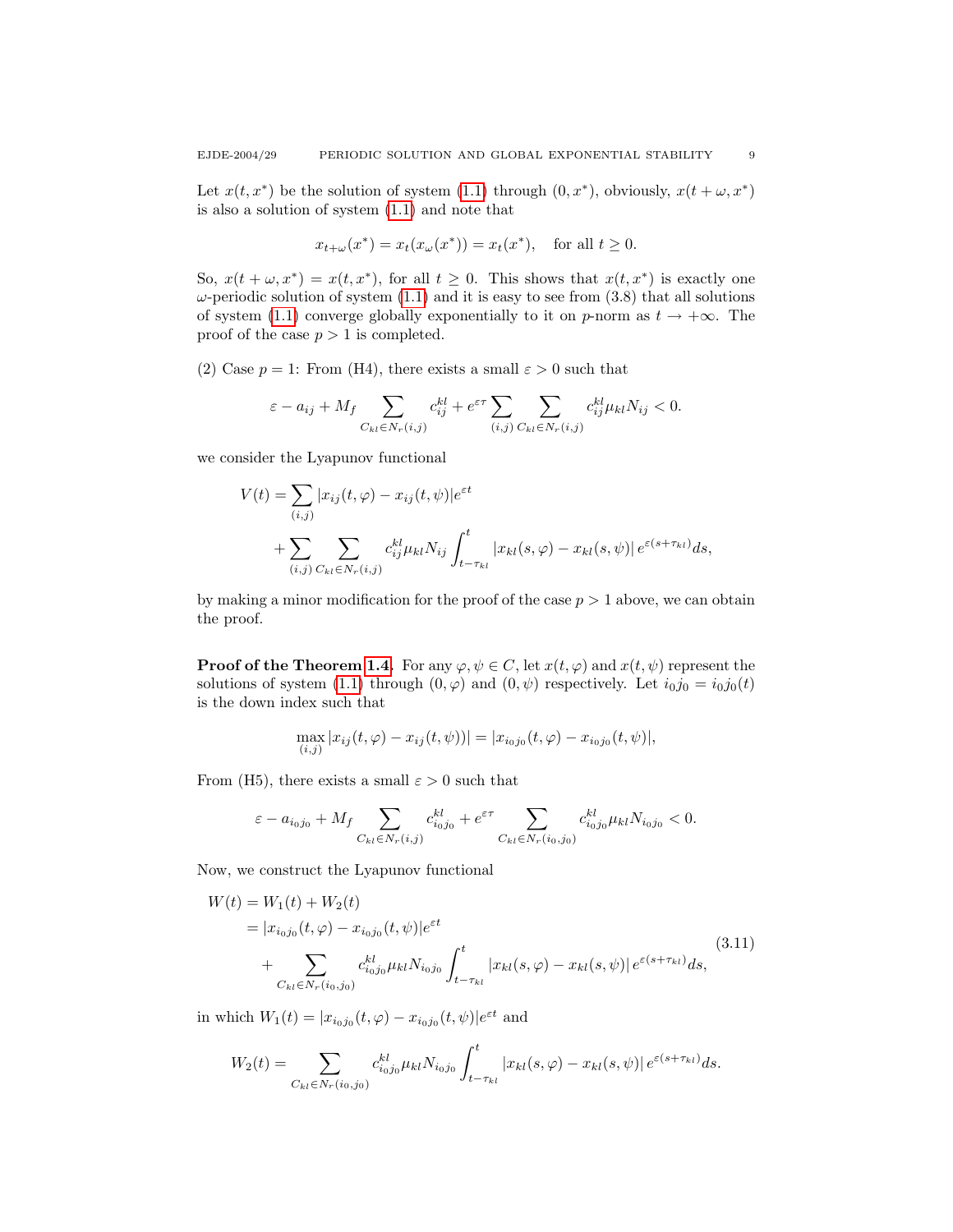Calculating the upper right derivative  $D^+W_1$  of  $W_1$  along the solution of system  $(3.1)$ , we have

$$
D^+W_1|_{(3.1)}
$$
  
=  $e^{\varepsilon t} \operatorname{sign}(x_{i_0j_0}(t,\varphi) - x_{i_0j_0}(t,\psi)) \frac{d}{dt}(x_{i_0j_0}(t,\varphi) - x_{i_0j_0}(t,\psi))$   
+  $\varepsilon e^{\varepsilon t}|x_{i_0j_0}(t,\varphi) - x_{i_0j_0}(t,\psi)|$   
=  $e^{\varepsilon t} \operatorname{sign}(x_{i_0j_0}(t,\varphi) - x_{i_0j_0}(t,\psi))\{-a_{i_0j_0}(x_{i_0j_0}(t,\varphi) - x_{i_0j_0}(t,\psi))\}$   
- 
$$
\sum_{C_{kl}\in N_r(i_0,j_0)} c_{i_0j_0}^{kl}[f_{kl}(x_{kl}(t-\tau_{kl},\varphi))\varphi_{i_0j_0}(t,\varphi) - x_{i_0j_0}(t,\psi)] + \varepsilon e^{\varepsilon t}|x_{i_0j_0}(t,\varphi) - x_{i_0j_0}(t,\psi)|;
$$

<span id="page-9-0"></span>i. e.,

$$
D^{+}W_{1}|_{(3.1)}
$$
\n
$$
\leq e^{\epsilon t}\{(\epsilon - a_{i_{0}j_{0}})|x_{i_{0}j_{0}}(t,\varphi) - x_{i_{0}j_{0}}(t,\psi)| + \sum_{C_{kl}\in N_{r}(i_{0},j_{0})} c_{i_{0}j_{0}}^{kl}|f_{kl}(x_{kl}(t-\tau_{kl},\varphi)) - f_{kl}(x_{kl}(t-\tau_{kl},\psi))||x_{i_{0}j_{0}}(t,\varphi)| + |f_{kl}(x_{kl}(t-\tau_{kl},\psi))||x_{i_{0}j_{0}}(t,\varphi) - x_{i_{0}j_{0}}(t,\psi)|| \}
$$
\n
$$
\leq e^{\epsilon t}\{(\epsilon - a_{i_{0}j_{0}})|x_{i_{0}j_{0}}(t,\varphi) - x_{i_{0}j_{0}}(t,\psi)| + M_{f} \sum_{C_{kl}\in N_{r}(i_{0},j_{0})} c_{i_{0}j_{0}}^{kl}|x_{i_{0}j_{0}}(t,\varphi) - x_{i_{0}j_{0}}(t,\psi)| + \sum_{C_{kl}\in N_{r}(i_{0},j_{0})} c_{i_{0}j_{0}}^{kl}|x_{i_{0}j_{0}}|x_{kl}(t-\tau_{kl},\varphi) - x_{kl}(t-\tau_{kl},\psi)| \}
$$
\n
$$
= e^{\epsilon t}(\epsilon - a_{i_{0}j_{0}} + M_{f} \sum_{C_{kl}\in N_{r}(i_{0},j_{0})} c_{i_{0}j_{0}}^{kl}|x_{i_{0}j_{0}}(t,\varphi) - x_{i_{0}j_{0}}(t,\psi)| + e^{\epsilon t} \sum_{C_{kl}\in N_{r}(i_{0},j_{0})} c_{i_{0}j_{0}}^{kl}|x_{kl}(t-\tau_{kl},\varphi) - x_{kl}(t-\tau_{kl},\psi)|.
$$
\n(3.12)

Calculating the upper right derivative  $D^+W_2$  of  $W_2$  along the solution of system  $(3.1)$ , we have

<span id="page-9-1"></span>
$$
D^{+}W_{2}|_{(3.1)}
$$
\n
$$
= \sum_{C_{kl} \in N_{r}(i_{0},j_{0})} c_{i_{0}j_{0}}^{kl} \mu_{kl} N_{i_{0}j_{0}} e^{\varepsilon(t+\tau_{kl})} |x_{kl}(t,\varphi) - x_{kl}(t,\psi)|
$$
\n
$$
- e^{\varepsilon t} \sum_{C_{kl} \in N_{r}(i_{0},j_{0})} c_{i_{0}j_{0}}^{kl} \mu_{kl} N_{i_{0}j_{0}} |x_{kl}(t-\tau_{kl},\varphi) - x_{kl}(t-\tau_{kl},\psi)|.
$$
\n(3.13)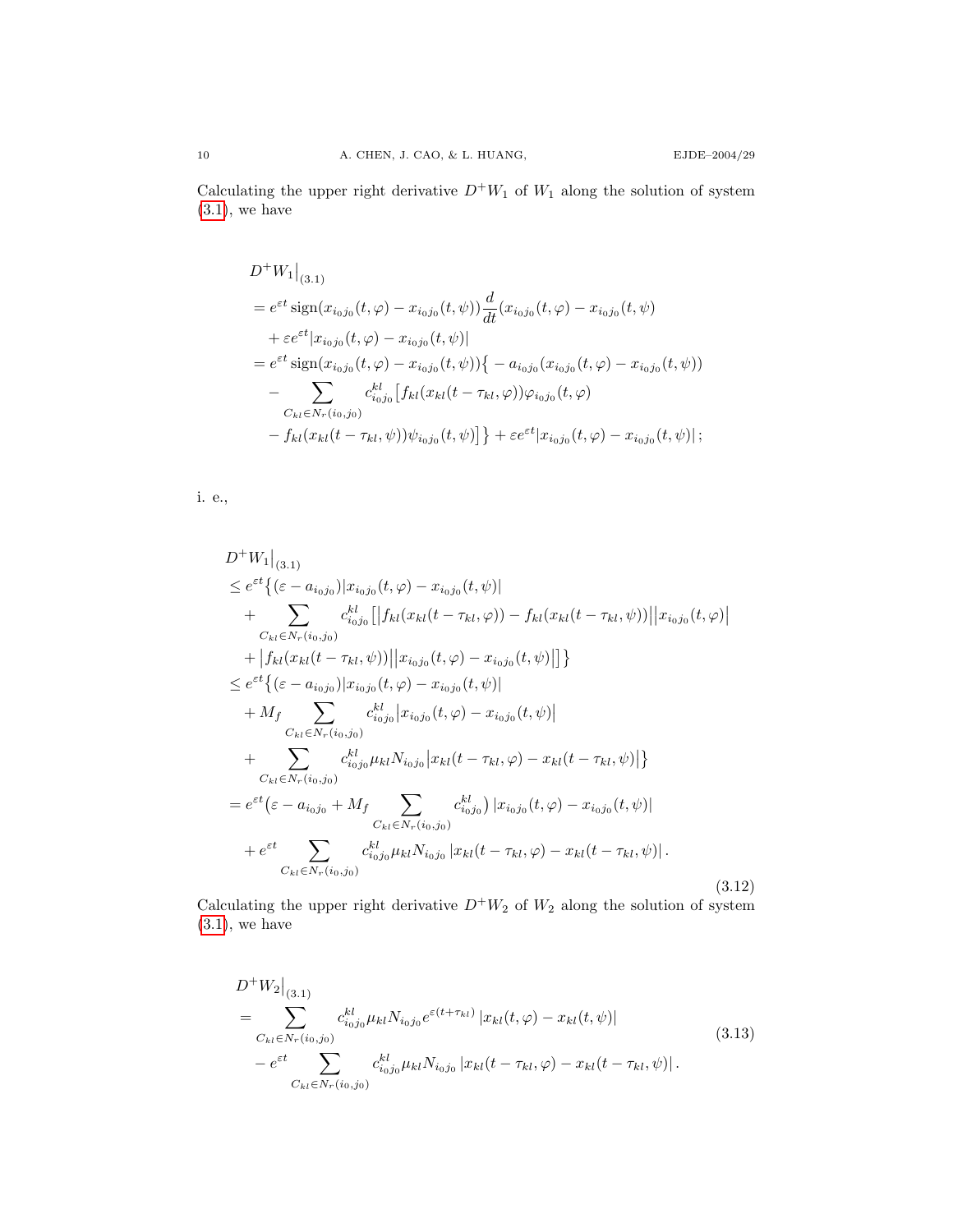From [\(3.12\)](#page-9-0) and [\(3.13\)](#page-9-1), we get

$$
D^{+}W|_{(3,1)}\n\leq D^{+}W_{1}|_{(3,1)} + D^{+}W_{2}|_{(3,1)}\n\leq e^{\varepsilon t} \Big(\varepsilon - a_{i_0j_0} + M_f \sum_{C_{kl} \in N_r(i_0,j_0)} c_{i_0j_0}^{kl}\Big) |x_{i_0j_0}(t,\varphi) - x_{i_0j_0}(t,\psi)|\n+ e^{\varepsilon t} e^{\varepsilon \tau} \sum_{C_{kl} \in N_r(i_0,j_0)} c_{i_0j_0}^{kl} \mu_{kl} N_{i_0j_0} |x_{kl}(t,\varphi) - x_{kl}(t,\psi)|\n\leq e^{\varepsilon t} \sum_{(i,j)} \Big(\varepsilon - a_{i_0j_0} + M_f \sum_{C_{kl} \in N_r(i,j)} c_{i_0j_0}^{kl}\Big) \max_{(i,j)} |x_{ij}(t,\varphi) - x_{ij}(t,\psi)|\n+ e^{\varepsilon t} e^{\varepsilon \tau} \Big(\sum_{C_{kl} \in N_r(i_0,j_0)} c_{i_0j_0}^{kl} \mu_{kl} N_{i_0j_0}\Big) \max_{(i,j)} |x_{ij}(t,\varphi) - x_{ij}(t,\psi)|\n= e^{\varepsilon t} \Big(\varepsilon - a_{i_0j_0} + M_f \sum_{C_{kl} \in N_r(i_0,j_0)} c_{i_0j_0}^{kl} + e^{\varepsilon \tau} \sum_{C_{kl} \in N_r(i_0,j_0)} c_{i_0j_0}^{kl} \mu_{kl} N_{i_0j_0}\Big)\times \max_{(i,j)} |x_{ij}(t,\varphi) - x_{ij}(t,\psi)|\n< 0.
$$

Therefore,  $D^+W(t) \leq 0$ . Thus  $W(t) \leq W(0)$ . Note that

$$
W(t) \ge e^{\varepsilon t} |x_{i_0 j_0}(t, \varphi) - x_{i_0 j_0}(t, \psi)| = e^{\varepsilon t} \max_{(i,j)} |x_{i j}(t, \varphi) - x_{i j}(t, \psi)|, \quad t \ge 0.
$$

Again,

$$
W(0) = |x_{i_0j_0}(0, \varphi) - x_{i_0j_0}(0, \psi)|
$$
  
+ 
$$
\sum_{C_{kl} \in N_r(i_0, j_0)} c_{i_0j_0}^{kl} \mu_{kl} N_{i_0j_0} \int_{-\tau_{kl}}^0 |x_{kl}(s, \varphi) - x_{kl}(s, \psi)| e^{\varepsilon (s + \tau_{kl})} ds
$$
  

$$
\leq ||\varphi - \psi||_{\infty} + \tau e^{\varepsilon \tau} \sum_{\substack{C_{kl} \in N_r(i_0, j_0) \\ (i, j)}} c_{kl}^{kl} \mu_{kl} N_{i_0j_0} ||\varphi - \psi||_{\infty}
$$
  
= 
$$
(1 + \tau e^{\varepsilon \tau} \max_{(i, j)} \sum_{C_{kl} \in N_r(i, j)} c_{ij}^{kl} \mu_{kl} N_{ij} ||\varphi - \psi||_{\infty}.
$$

Set

<span id="page-10-1"></span>
$$
k = 1 + \tau e^{\varepsilon \tau} \max_{(i,j)} \sum_{C_{kl} \in N_r(i,j)} c_{ij}^{kl} \mu_{kl} N_{ij},
$$

then  $k > 1$ . Thus, we have

<span id="page-10-0"></span>
$$
\max_{(i,j)} |x_{ij}(t,\varphi) - x_{ij}(t,\psi)| \leq ke^{-\varepsilon t} \|\varphi - \psi\|_{\infty}.
$$
\n(3.14)

This implies

$$
||x_t(\varphi) - x_t(\psi)||_{\infty} \le ke^{-\varepsilon(t-\tau)} ||\varphi - \psi||_{\infty}.
$$
\n(3.15)

We can choose a positive integer m such that  $ke^{-\varepsilon(m\omega-\tau)} \leq \frac{1}{2}$ . Now, define a Poincaré map

$$
P: C([-\tau, 0], \mathbb{R}^{m \times n}) \to C([-\tau, 0], \mathbb{R}^{m \times n})
$$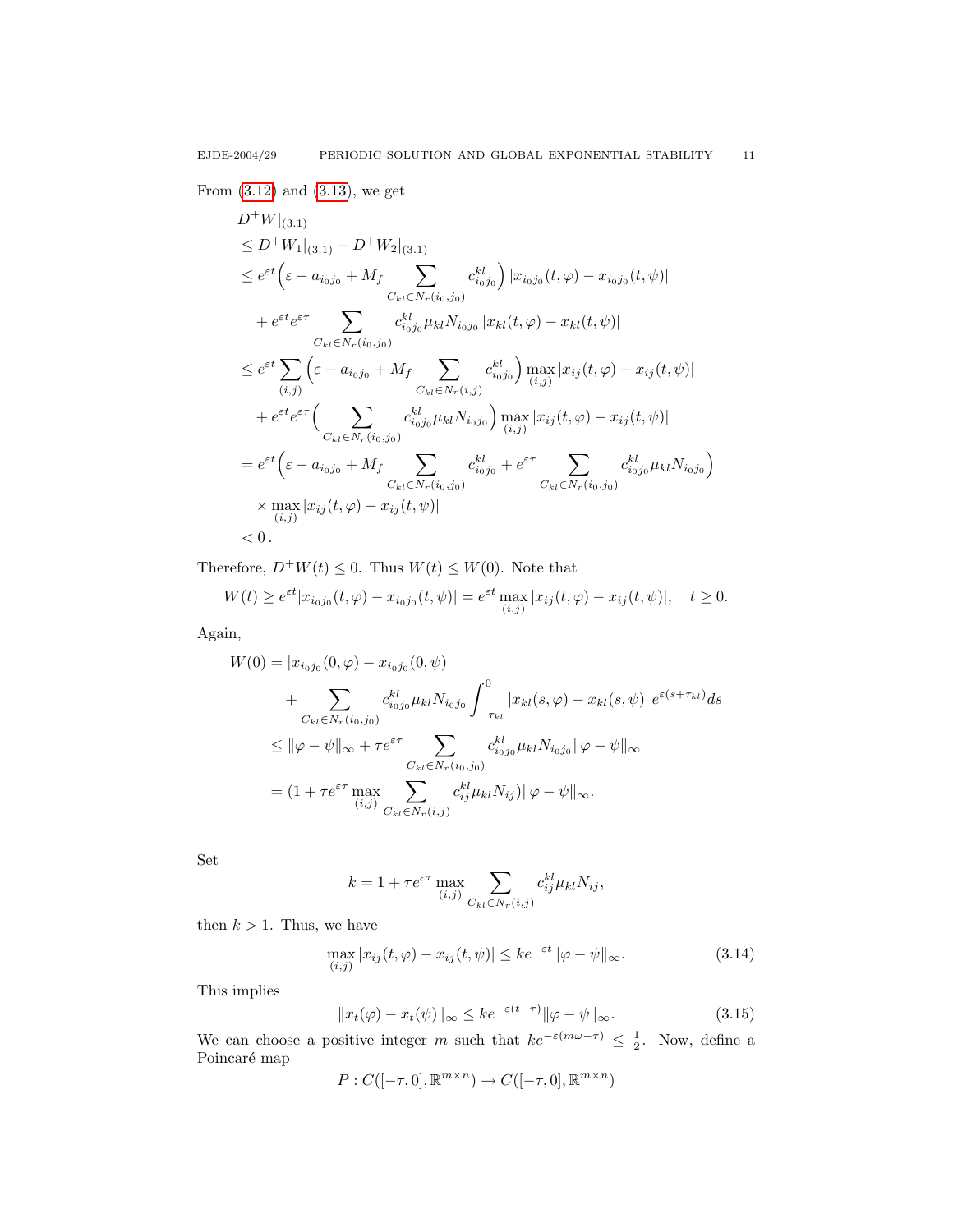by  $P\varphi = x_\omega(\varphi)$ , then we can derive from [\(3.15\)](#page-10-0) that

$$
\|P^m\varphi-P^m\psi\|_\infty\leq \frac{1}{2}\|\varphi-\psi\|_\infty.
$$

So,  $P^m$  is a contraction map. Hence, there exists a unique fixed point  $x^* \in$  $C([-\tau,0],\mathbb{R}^{m\times n})$  such that  $P^mx^* = x^*$ . Note that

$$
P^m(px^*) = P(P^m x^*) = Px^*.
$$

This implies that  $Px^* \in C([-\tau, 0], \mathbb{R}^{m \times n})$  is also a fixed point of  $P^m$ . So,

$$
Px^* = x^*, \quad \text{i. e.} \quad x_\omega(x^*) = x^*.
$$

Let  $x(t, x^*)$  be the solution of system [\(1.1\)](#page-1-0) through  $(0, x^*)$ , obviously,  $x(t + \omega, x^*)$ is also a solution of system [\(1.1\)](#page-1-0) and note that

$$
x_{t+\omega}(x^*) = x_t(x_{\omega}(x^*)) = x_t(x^*),
$$
 for all  $t \ge 0$ .

Therefore,  $x(t + \omega, x^*) = x(t, x^*)$ , for all  $t \geq 0$ . This shows that  $x(t, x^*)$  is exactly one  $\omega$ -periodic solution of system  $(1.1)$  and from  $(3.14)$  it is easy to see that all solutions of system [\(1.1\)](#page-1-0) converge exponentially to it on  $\infty$ -norm as  $t \to +\infty$ . The proof is complete.

### <span id="page-11-0"></span>4. An example

For  $i, j = 1, 2, 3$ , consider the system of SICNNs

$$
\frac{dx_{ij}}{dt} = -x_{ij}(t) - \sum_{C_{kl} \in N_r(i,j)} c_{ij}^{kl} f_{kl}(x_{kl}(t-0.1))x_{ij} + \cos t
$$
\n(4.1)

with the initial condition  $\varphi_{ij}(s) = \sin s$ ,  $s \in [0.1, 0]$ . Let  $f_{kl}(x) = f(x) = 0.1(|x +$  $1| + |x - 1|$ , then  $f_{kj}$  satisfies assumptions (H1) and (H2), and  $\mu_{kl} = 0.2$  (k, l = 1, 2, 3),  $M_f = 0.2$ ,  $a_{ij} = 1$ ,  $L_{ij} = 1$ ,  $\varphi_{ij}(0) = 0$ ,  $q_{ij} = 1$   $(i, j = 1, 2, 3)$ . Again we take

$$
C = (c_{ij})_{3 \times 3} = \begin{pmatrix} c_{11} & c_{12} & c_{13} \\ c_{21} & c_{22} & c_{23} \\ c_{31} & c_{32} & c_{33} \end{pmatrix} = \begin{pmatrix} 0.1 & 0.05 & 0.1 \\ 0.05 & 0.1 & 0.05 \\ 0.1 & 0.05 & 0.1 \end{pmatrix}.
$$

Set  $r = 1$ , then we have

$$
\begin{pmatrix}\n\sum_{C_{kl}\in N_r(1,1)} c_{11}^{kl} & \sum_{C_{kl}\in N_r(1,2)} c_{12}^{kl} & \sum_{C_{kl}\in N_r(1,3)} c_{13}^{kl} \\
\sum_{C_{kl}\in N_r(2,1)} c_{21}^{kl} & \sum_{C_{kl}\in N_r(2,2)} c_{22}^{kl} & \sum_{C_{kl}\in N_r(2,3)} c_{23}^{kl} \\
\sum_{C_{kl}\in N_r(3,1)} c_{31}^{kl} & \sum_{C_{kl}\in N_r(3,2)} c_{32}^{kl} & \sum_{C_{kl}\in N_r(3,3)} c_{33}^{kl}\n\end{pmatrix} = \begin{pmatrix}\n0.3 & 0.45 & 0.3 \\
0.3 & 0.45 & 0.3 \\
0.3 & 0.45 & 0.3\n\end{pmatrix}.
$$

and

$$
(p_{ij})_{3\times 3} = (M_f \sum_{C_{kl} \in N_r(i,j)} c_{ij}^{kl})_{3\times 3} = \begin{pmatrix} 0.06 & 0.09 & 0.06 \\ 0.09 & 0.14 & 0.09 \\ 0.06 & 0.09 & 0.06 \end{pmatrix}.
$$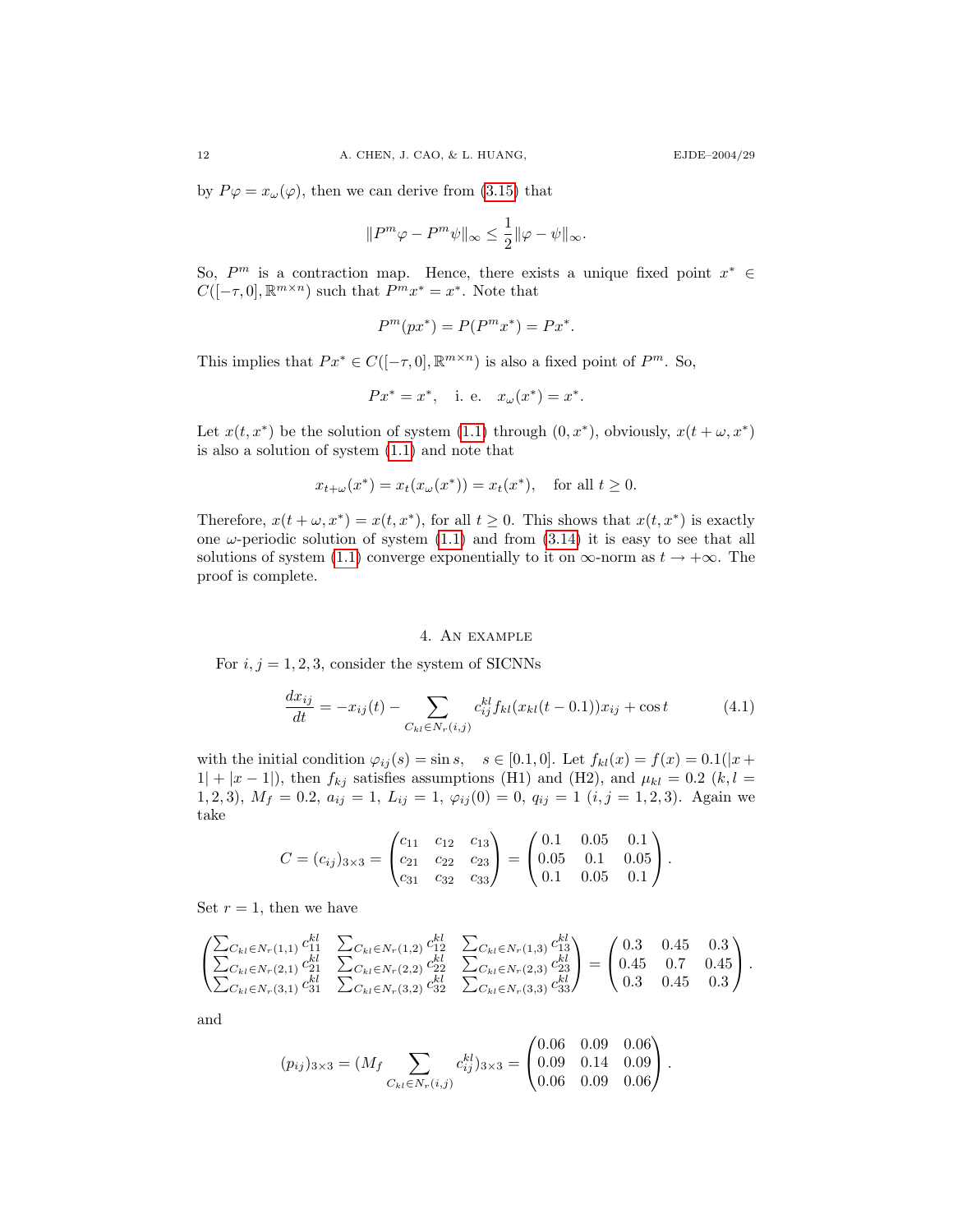Clearly  $p_{ij} < a_{ij}$ , for  $i, j = 1, 2, 3$ .

$$
(N_{ij})_{3\times 3} = \left(\frac{a_{ij}q_{ij}}{a_{ij} - p_{ij}}\right)_{3\times 3} = \begin{pmatrix} \frac{100}{94} & \frac{100}{91} & \frac{100}{94} \\ \frac{100}{94} & \frac{100}{90} & \frac{100}{94} \\ \frac{100}{94} & \frac{100}{91} & \frac{100}{94} \end{pmatrix},
$$

$$
\left(\sum_{\substack{C_{kl}\in N_r(i,j) \\ C_{kl}\in N_r(i,j)}} c_{ij}^{kl} \mu_{kl} N_{ij}\right)_{3\times 3} = \begin{pmatrix} \frac{6}{94} & \frac{9}{91} & \frac{6}{94} \\ \frac{9}{94} & \frac{1}{94} & \frac{9}{94} \\ \frac{6}{94} & \frac{9}{91} & \frac{6}{94} \end{pmatrix},
$$

$$
\sum_{(i,j)} \sum_{C_{kl}\in N_r(i,j)} c_{ij}^{kl} \mu_{kl} N_{ij} = 0.8137142.
$$

Taking  $p = 2$ , we easily check that

$$
\begin{split}\n&\left(-pa_{ij} + pM_f \sum_{C_{kl} \in N_r(i,j)} c_{ij}^{kl} + (p-1) \sum_{C_{kl} \in N_r(i,j)} c_{ij}^{kl} \mu_{kl} N_{ij}\right. \\
&+ \sum_{(i,j)} \sum_{C_{kl} \in N_r(i,j)} c_{ij}^{kl} \mu_{kl} N_{ij}\right)_{3 \times 3} \\
&= \left(0.8137142 + 0.4 \sum_{C_{kl} \in N_r(i,j)} c_{ij}^{kl} + 0.2 \sum_{C_{kl} \in N_r(i,j)} c_{ij}^{kl} N_{ij} - 2\right)_{3 \times 3} \\
&= \begin{pmatrix}\n-1.002456 & -0.9073847 & -1.002456 \\
-0.9073847 & -0.7434951 & -0.9073847 \\
-1.002456 & -0.9073847 & -1.002456\n\end{pmatrix} < 0.\n\end{split}
$$

Therefore, (H3) holds. Hence, then system  $(4.1)$  has a unique  $2\pi$ -periodic solution and all other solution converge globally exponentially to it on the 2-norm as  $t \rightarrow$  $+\infty$ . Again take  $p = 1$ , we can easily check that

$$
\begin{aligned}\n&\left(-a_{ij} + M_f \sum_{C_{kl} \in N_r(i,j)} c_{ij}^{kl} + \sum_{(i,j)} \sum_{C_{kl} \in N_r(i,j)} c_{ij}^{kl} \mu_{kl} N_{ij}\right)_{3 \times 3} \\
&= \left(-0.1862858 + 0.2 \sum_{C_{kl} \in N_r(i,j)} c_{ij}^{kl}\right)_{3 \times 3} \\
&= \begin{pmatrix} -0.1262858 & -0.0962858 & -0.1262858 \\ -0.0962858 & -0.0462858 & -0.0962858 \\ -0.1262858 & -0.0962858 & -0.1262858 \end{pmatrix} < 0.\n\end{aligned}
$$

Therefore, (H4) holds. By Corollary [1.2,](#page-2-2) system [\(4.1\)](#page-11-0) has a unique  $2\pi$ -periodic solution and all other solution converge globally exponentially to it on the 1-norm as  $t\to +\infty.$  We can easily check that

$$
\begin{aligned}\n&\left(-a_{ij} + M_f \sum_{C_{kl} \in N_r(i,j)} c_{ij}^{kl} + \sum_{C_{kl} \in N_r(i,j)} c_{ij}^{kl} \mu_{kl} N_{ij}\right)_{3 \times 3} \\
&= \begin{pmatrix}\n-0.8761702 & -0.8110989 & -0.8761702 \\
-0.8110989 & -0.6972093 & -0.8110989 \\
-0.8761702 & -0.8110989 & -0.8761702\n\end{pmatrix} < 0.\n\end{aligned}
$$

Thus, (H5) is satisfied. By Theorem [1.4,](#page-2-1) system [\(4.1\)](#page-11-0) has a unique  $2\pi$ - solution and all other solution converge globally exponentially to it on the  $\infty$ -norm as t approaches +∞.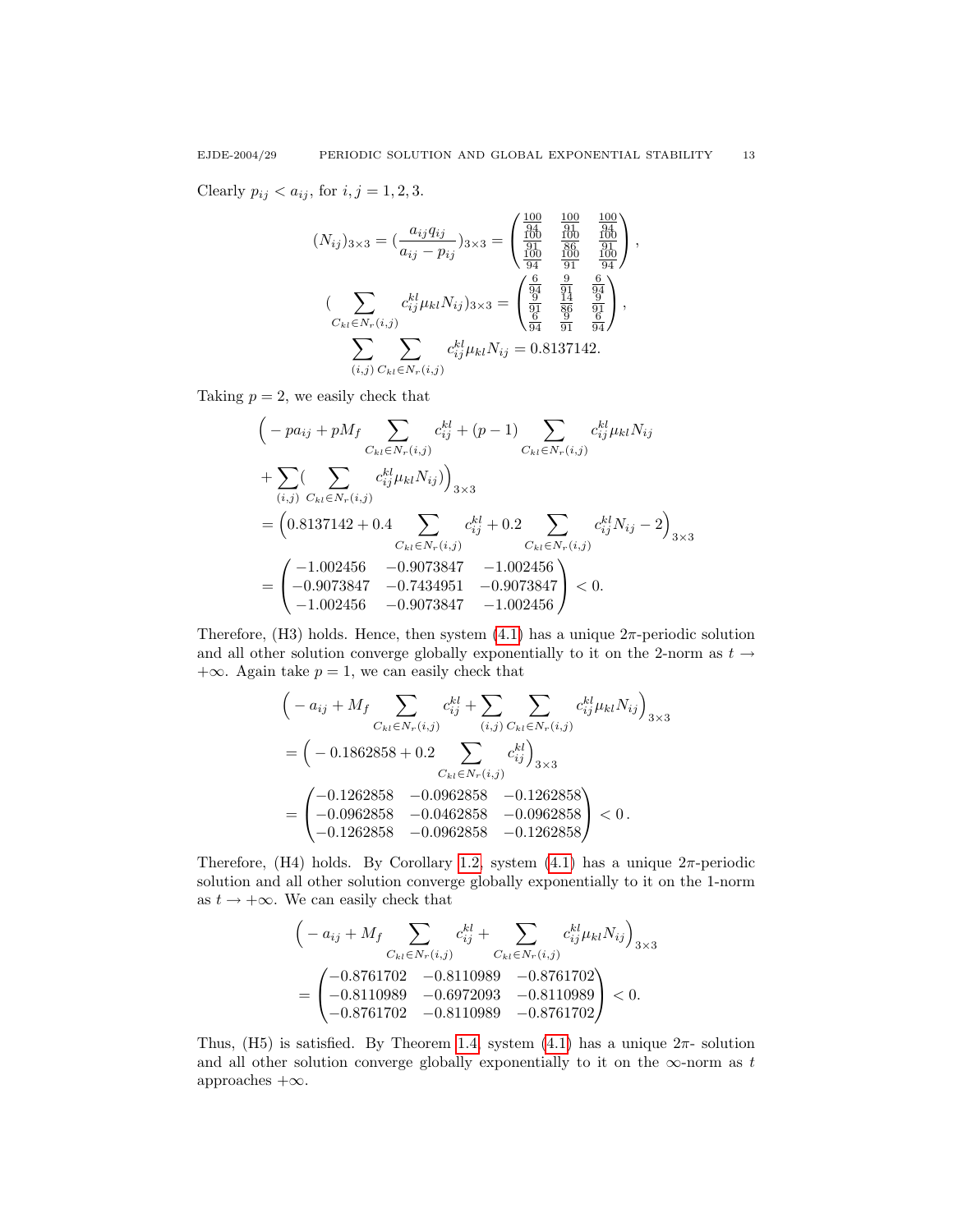Conclusion. In this paper, we have derived some simple sufficient conditions in term of systems parameters for periodic solutions and global exponential stability of SIDCNNs. The results possess important significance in some applied fields, and the conditions are easily checked in practice. These play an important role in design and application of SIDCNNS. In addition, the method of this paper may be applied to some other systems such as the systems given in [\[14,](#page-13-8) [19,](#page-14-16) [20,](#page-14-17) [22,](#page-14-0) [23\]](#page-14-18).

Acknowledgments. This work was supported by Natural Science Foundation of China under Grant 60373067 and 10371034, the Foundation for University Excellent Teacher by Chinese Ministry of Education, the Key Project of Chinese Ministry of Education (No. [2002]78), the Natural Science Foundation of Jiangsu Province, China under Grant BK2003053 and BK2003001, Qing-Lan Engineering Project of Jiangsu Province, the Foundation of Southeast University, Nanjing, China under grant XJ030714, the scientific research Foundation of Hunan provincial education department(03C009).

#### **REFERENCES**

- <span id="page-13-0"></span>[1] S. Arik, V. Tavsanoglu, Equilibrium analysis of delayed CNNs. IEEE Trans. Circuits Syst.-I, vol. 45, no. 2, pp. 168-171, 1998.
- <span id="page-13-1"></span>[2] S. Arik, An improned global stability results for delayed cellular neural networks, IEEE Trans. Circuits Syst.-I, vol. 49, no. 8, pp. 1211-1214, 2002.
- <span id="page-13-12"></span>[3] A. Bouzerdoum, R. B. Pinter, A shunting inhibitory motion detector that can account for the functional characteristics of fly motionsensitive interneurons, in: Proceedings of International Joint Conference Neural Networks, 1990.
- <span id="page-13-13"></span>[4] A. Bouzerdoum, R. B. Pinter, Analysis and analog implementation of directionally sensitive shunting inhibitory cellular neural networks, in: Visual Information Processing: From Neurons to Chips, vol. SPIE-1473, pp. 29-38, 1991.
- <span id="page-13-14"></span>[5] A. Bouzerdoum, R. B. Pinter, Nonlinear lateral inhibition applied to motion detection in the fly visual system, in R. B. Pinter, B. Nabet(Eds.), Nonlinear Vision, CRC Press, Boca Raton, FL, pp. 423-450, 1992.
- <span id="page-13-15"></span>[6] A. Bouzerdoum, R. B. Pinter, Shunting inhibitory cellular networks: derivarion and stability analysis, IEEE Trans. Circuits Syst.-I vol. 40, pp. 215-218, 1993.
- <span id="page-13-11"></span>[7] J. Cao, Periodic solutions and exponential stability in delayed cellular neural networks, Physical Review E, vol. 60, no. 3, pp. 3244-3248, 1999.
- <span id="page-13-2"></span>[8] J. Cao and D. Zhou, Stability analysis of delayed cellular neural networks. Neural Networks, vol. 11, no. 9, pp. 1601-1605, 1998.
- <span id="page-13-3"></span>[9] J. Cao, L. Wang. Periodic oscillatory solution of bidirectional associative memory networks with delays, Physical Review E, vol. 61, no. 2, pp. 1825-1828, 2000.
- <span id="page-13-4"></span>[10] J. Cao, Global exponential stability and periodic solutions of delayed cellular neural networks, Journal of Computer and System Sciences, vol. 60, no. 1, pp. 38-46, 2000.
- <span id="page-13-5"></span>[11] J. Cao, Global exponential stability and periodic solutions of CNNs with delays, Physics Letters A, vol. 267, pp. 312-318, 2000.
- <span id="page-13-6"></span>[12] J. Cao, Exponential stability and periodic solutions of delayed cellular neural networks, Science in China (Series E), vol. 43, no. 3, pp. 328-336, 2000.
- <span id="page-13-7"></span>[13] A. Chen and J. Cao, Almost periodic solution of shunting inhibitory CNNs with delays, Physics Letters A, vol. 298, pp. 161-170, 2002.
- <span id="page-13-8"></span>[14] A. Chen, L. Huang, J. Cao, Existence and stability of almost periodic solution for BAM neural networks with delays, Appl. Math. Comput., vol. 137, pp. 177-193, 2003.
- <span id="page-13-9"></span>[15] A. Chen, J. Cao, Existence and attractivity of almost periodic solution for cellular neural networks with distributed delays and variable coefficients, Appl. Math. Comput., vol. 135, pp. 125-140, 2003.
- <span id="page-13-10"></span>[16] A. Chen, J. Cao, and L. Huang, An Estimation of Upperbound of Delays for Global Asymptotic Stability of Delayed Hopfield Neural Networks, IEEE Trans. on Circuits and Syst.-I, vol. 49, No. 7, pp. 1028-1032, 2002.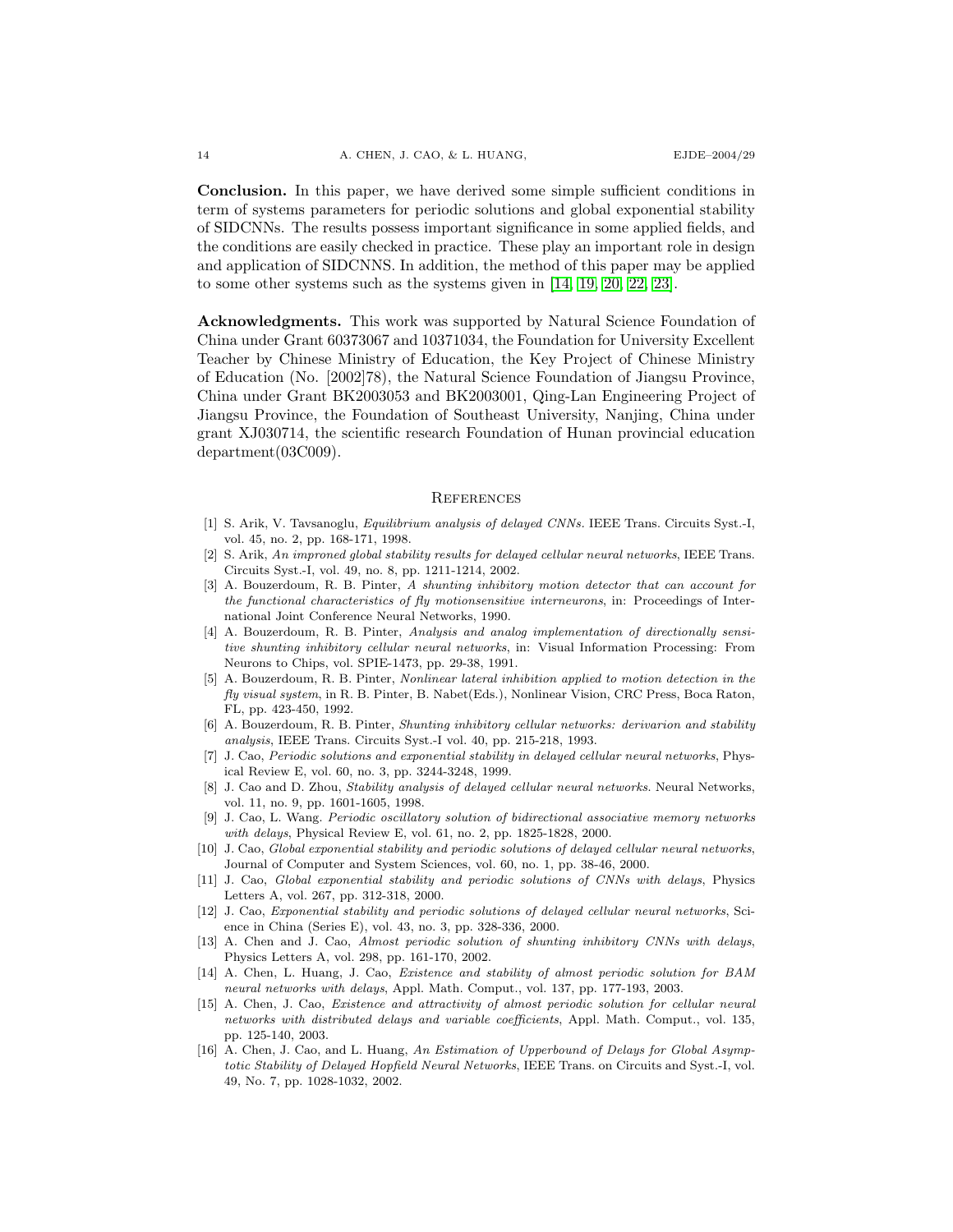- [17] L. O. Chua and L. Yang, Cellular neural networks: Theory. IEEE Trans. Circuits Syst., vol. 35, no. 10, pp. 1257-1272, 1988.
- [18] L. O. Chua and L. Yang, Cellular neural networks: Applications. IEEE Trans. Circuits Syst., vol. 35, no. 10, pp. 1273-1290, 1988.
- <span id="page-14-16"></span>[19] P. V. D. Driessche and X. Zou, *Global attractivity in delayed Hopfield neural networks models*, SIAM, J. Appl. Math., vol. 58, no. 6, pp. 1878-1890, 1998.
- <span id="page-14-17"></span>[20] P. P. Civalleri and M. Gilli, On stability of cellular neural networks with delay. IEEE Trans. Circuits Syst.-I, vol. 40, no. 3, pp. 157-165, 1993.
- [21] M. Forti, Some extension of a new method to analyze complete stability of neural networks, IEEE Trans. Neural Networks, vol. 13, no. 5, pp. 1230-1238, 2002.
- <span id="page-14-0"></span>[22] M. Gilli, Stability of cellular neural networks and delayed cellular neural networks with nonposive templates and nonmonotonic output functions. IEEE Trans. Circuits Syst.-I, vol. 41, pp. 518-528, 1994.
- <span id="page-14-18"></span>[23] K. Gopalsamy and X. Z. He, Delay-independent stability in bi-directional associative memory networks, IEEE Trans. Neural Networks, vol. 5, no.6, 998-1002, 1994.
- <span id="page-14-14"></span>[24] M. E. Jernigen, G. F. Mclean, Lateral inhibition and image processing, in: R.B. Pinter, B. Nabet(Eds.), Nonlinear Vision, CRC Press, Boca Raton, FL, 1992.
- <span id="page-14-1"></span>[25] M. E. Jenigen, R. J. Belshaw, G. F. Mclean, Nonlinear lateral inhibition and image processing, in: B. Nabet, R.B. Pinter(Eds.), Sensory Neural Networks: Lateral Inhibition, CRC Press, Boca Raton, FL, pp. 27–45, 1991.
- <span id="page-14-2"></span>[26] X. X. Liao, Stability of the Hopfield neural networks, Science in China, vol. 23, no.5, pp. 523-532, 1993.
- [27] X. B. Liang, Global exponential stability and application of the Hopfield neural networks, Science in China, vol. 25, no. 5, pp. 523-532, 1995.
- [28] K. Mastsuoka, Stability conditions for nonlinear continuous neural networks with asymmetric connection weight, Neural Networks, vol. 5, pp. 495-500, 1992
- <span id="page-14-15"></span>[29] R. B. Pinter, R. M. Olberg, E. Warrant, Luminance adaption of preferred object size in identified dragonfly movement detectors, in: Proceedings of IEEE International Conference SMC, 1989, pp. 682–686.
- <span id="page-14-3"></span>[30] T. Roska and T. Boros, P. Thiran, L. O. Chua, Detecting si, ple motion using cellular neural networks, in: proceedings of IEEE International Workshop on Cellular Neural Networks and Their Applications, 1990, pp. 127-138.
- <span id="page-14-4"></span>[31] T. Roska and L. O. Chua, Cellular neural networks with nonlinear and delay-type template. Int. J. Circuit Theory Appl., vol. 20, pp. 469-481, 1992.
- <span id="page-14-5"></span>[32] T. Roska, C.W. Wu and L. O. Chua, Stability of cellular neural networks with dominant nonlinear and delay-type template. IEEE Trans. Circuits Syst.-I, vol. 40, no. 4, pp. 270-272, 1993.
- <span id="page-14-6"></span>[33] T. Roska, C.W. Wu, M.Balsi and L. O. Chua, Stability and dynamics of delay-type general and cellular neural networks. IEEE Trans. Circuits Syst.-I, vol. 39, no. 6, pp. 487-490, 1992.
- <span id="page-14-7"></span>[34] F. Zou, S. Schwartz, J. Nossek, Cellular neural networks design using a learning algorithm, in: Proceedings of IEEE International Workshop on Cellular Neural Networks and Their Applications, pp. 73-81, 1990.
- <span id="page-14-8"></span>[35] J. Y. Zhang, X. S. Jin, Global stability analysis in delayed Hopfield neural network models, IEEE Trans. Neural Networks, vol. 13, pp. 745-753, 2000.
- <span id="page-14-9"></span>[36] H. Huang, J. Cao, J. Wang, Global exponential stability and periodic solutions of recurrent neural networks with delays, Physics Letters A, vol. 298, nos.5-6, pp. 393-404, 2002.
- <span id="page-14-10"></span>[37] J. Cao, New results concerning exponential stability and periodic solutions of delayed cellular neural networks, Physics Letters A, vol. 307, nos. 2-3, pp. 144-155, 2003.
- <span id="page-14-11"></span>[38] J. Cao, J. Wang, Global asymptotic stability of a general class of recurrent neural networks with time-varying delays, IEEE Trans. Circuits Syst.-I, vol. 50, no. 1, pp. 34-44, 2003.
- <span id="page-14-12"></span>[39] J. Cao, J. Wang, X. Liao, Novel stability criteria of delayed cellular neural networks, Inter. J. Neural Syst., vol. 13, no. 5, pp. 367-375, 2003.
- <span id="page-14-13"></span>[40] X. Huang, J. Cao, Almost periodic solution of shunting inhibitory cellular neural networks with time-varying delays, Physics Letters A, vol. 314, no. 3, pp. 222-231, 2003.

Anping Chen

Department of Mathematics, Xiangnan University, Chenzhou, Hunan 423000, China E-mail address: chenap@263.net